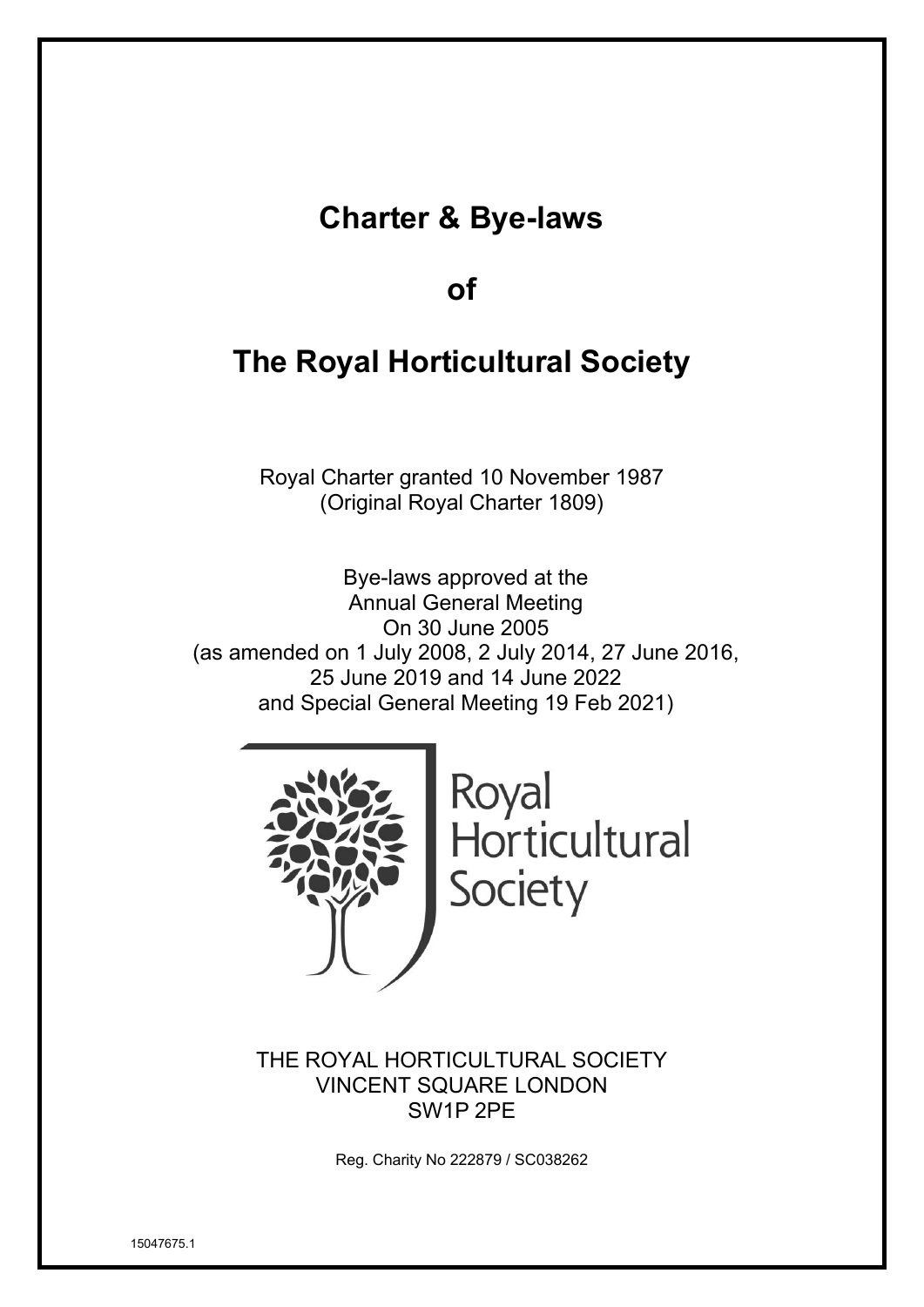# **Charter**

## **of**

# **The Royal Horticultural Society**

Royal Charter granted 10 November 1987 (Original Royal Charter 1809)



THE ROYAL HORTICULTURAL SOCIETY VINCENT SQUARE LONDON SW1P 2PE

Reg. Charity No 222879 / SC038262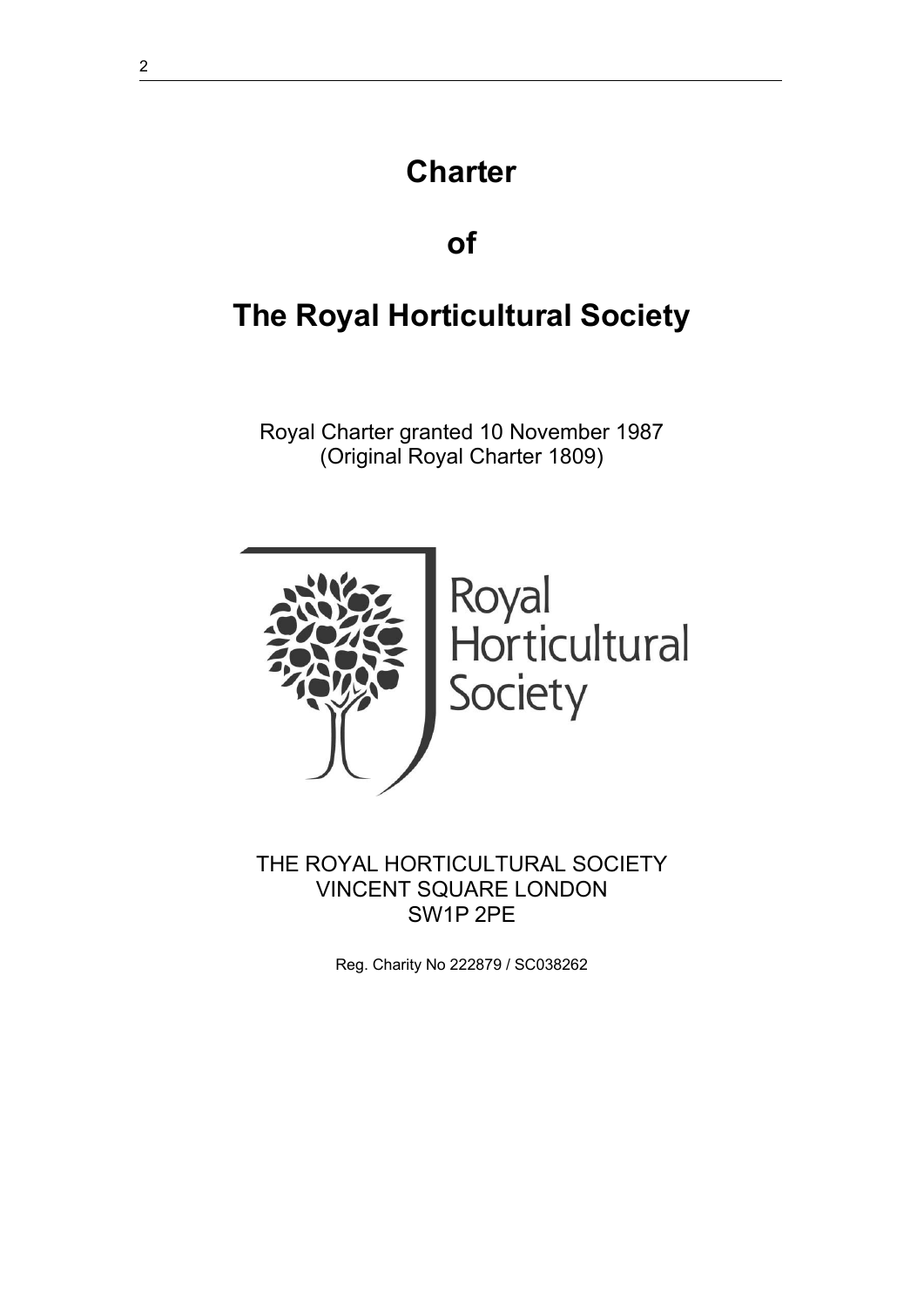## **Charter of The Royal Horticultural Society**

E **LIZABETH THE SECOND by the Grace of God of the United Kingdom** of Great Britain and Northern Ireland and of Our other Realms and Territories Queen, Head of the Commonwealth, Defender of the Faith:

TO ALL TO WHOM THESE PRESENTS SHALL COME, GREETING! WHEREAS by a Royal Charter dated the seventeenth day of April One thousand eight hundred and nine there was constituted a body corporate and politic by the name of the Horticultural Society of London with perpetual succession and with power to sue and be sued by the said name and to use a Common Seal: AND WHEREAS by a new Charter dated the eighth day of May One thousand eight hundred and sixty-one, and by a Supplemental Charter dated the fourteenth day of November One thousand eight hundred and ninety-nine and a new Charter dated the ninth day of July One thousand nine hundred and twenty-eight (hereinafter referred to as "the 1928 Charter"), the Horticultural Society of London was re-incorporated by the name of the Royal Horticultural Society (hereinafter referred to as "the 1928 Society") and various alterations and improvements were made in the powers of the 1928 Society.

AND WHEREAS the 1928 Society has by an humble Petition represented unto Us that the grant of a Supplemental Charter is desirable for the purpose of enabling the objects of the Society to be carried out with greater efficiency and to greater advantage, and application has been made by the 1928 Society for a Supplemental Charter accordingly:

AND WHEREAS, to further the same purpose, the Council of the 1928 Society has made bye-laws which they have submitted with the aforesaid Petition, and which they desire, in the event that We are graciously pleased to accede to the Petition and to grant a Supplemental Charter, should constitute the new bye-laws of the Society and should come into operation on such date or dates as shall enable such a grant to be best given effect:

NOW KNOW YE that We, having taken the said Petition into Our Royal Consideration, of Our especial grace, certain knowledge and mere motion have granted and ordained, and by these Presents for Us, Our Heirs and Successors, do grant and ordain as follows :-

- **I.** Without prejudice to anything done or suffered thereunder the 1928 Charter shall be and is hereby revoked.
- **II.** The President, Vice-Presidents and Treasurer, and their successors, and all other persons being now or immediately before the grant of this Our Supplemental Charter Fellows or Member of the 1928 Society and such others as from time to time shall be admitted in accordance with the bye-laws of the Society (hereinafter referred to as "the bye-laws") to membership of the Society in the future, We do hereby constitute and declare to be and remain one body politic and corporate by the name of "The Royal Horticultural Society" (herein referred to as "the Society) with perpetual succession and a Common Seal, with power from time to time to alter the same, and with power to hold, deal with and dispose of all personal property and lands, tenements and hereditaments now or immediately before the grant of this Our Supplemental Charter vested in or belonging to the 1928 Society, and to acquire, hold, deal with, and dispose of other personal property, lands, tenements and hereditaments of whatsoever value and wheresoever situate and with power by the name aforesaid to sue and to be sued and to act and do in all things in as ample manner and form as any other body politic or corporate may or can act and do.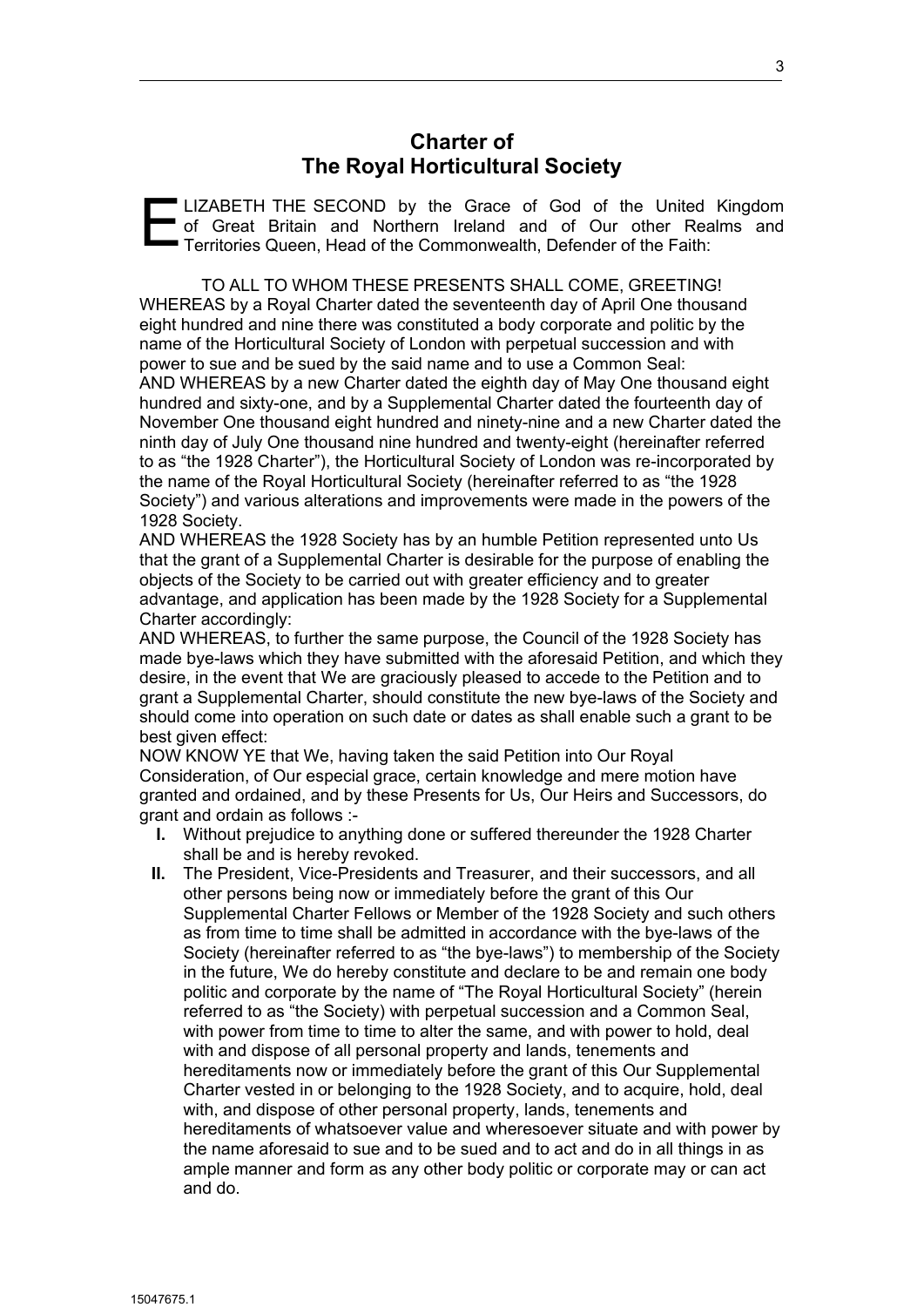- **III.** The objects of the Society are the encouragement and improvement of the science, art and practice of horticulture in all its branches.
- **IV.** The Fellows or Members of the 1928 Society and all persons admitted to membership of the Society in the future shall herein be known collectively and individually as "Members" and "Member" respectively, and the Society shall consist of Members and other classes and designations of persons which may from time to time be prescribed by the bye-laws.
- **V.** The government of the Society, and of its business and affairs, shall be vested in a Council consisting of not less than twelve and not more than nineteen persons all being Members.
- **VI.** The officers of the Society shall be a President, one or more Vice-Presidents and a Treasurer, and such other officers as may from time to time be prescribed by the bye-laws. The President and the Treasurer shall be *ex-officio*  members of the Council and the President shall be the Chairman of the Council.
- **VII.** The persons (including the President and the Treasurer) who were immediately before the grant of this Our Supplemental Charter members of the Council or the 1928 Society shall be the original members of the Council of the Society and shall hold office until the Annual General Meeting of the Society in the year 1988.

Subject to the provisions of Article V hereof, the Council shall have power to co-opt any Member who has been a Member for at least three years to serve as member of the Council: provided that the number of co-opted members shall not exceed two at any time. A co-opted member of the Council shall retire at the Annual General Meeting following his or her co-option.

Subject to the provisions of Article V hereof, at the Annual General Meeting in the year 1988, and at the Annual General Meeting in every succeeding year, at least three of the members of the Council (in addition to any co-opted members) shall retire from office, and the places or place of them or any of them together with any other vacancies shall or may be filled by the election of members at the Annual General Meeting, but no person shall be capable of being so elected unless he shall be a Member and shall satisfy such requirements as may from time to time be prescribed by the bye-laws. The retiring members of the Council in the year 1988 and in each succeeding year shall be those (other than the President and the Treasurer for the time being) who shall have been or who shall have been deemed to have been longest in office since their election or (as the case may be) last re-election (whether as members of the Council of the 1928 Society or as members of the Council of the Society but excluding any term of office as a co-opted member). Subject as aforesaid the number of members of the Council to retire and to be elected respectively at each or any Annual General Meeting shall such as may from time to time be prescribed by the bye-laws.

**VIII.** The persons who immediately before the grant of this Our Supplement Charter filled offices of President, Vice-President and Treasurer of the 1928 Society shall hold the same offices in the Society until the Annual General Meeting in the year 1988.

At that Meeting, and at the Annual General Meeting in each succeeding year, a President and a Treasurer shall be elected by the meeting to hold office until the ensuing Annual General Meeting the holders of each of those offices being in all cases eligible for re-election unless disqualified under the bye-laws. The Council shall have power from time to time to appoint such persons (not being disqualified under the bye-laws) as Vice-Presidents as it shall think fit. Any person so appointed shall retire at the Annual General Meeting following his or her appointment but shall be eligible for re-appointment, unless disqualified under the bye-laws for the time being in force.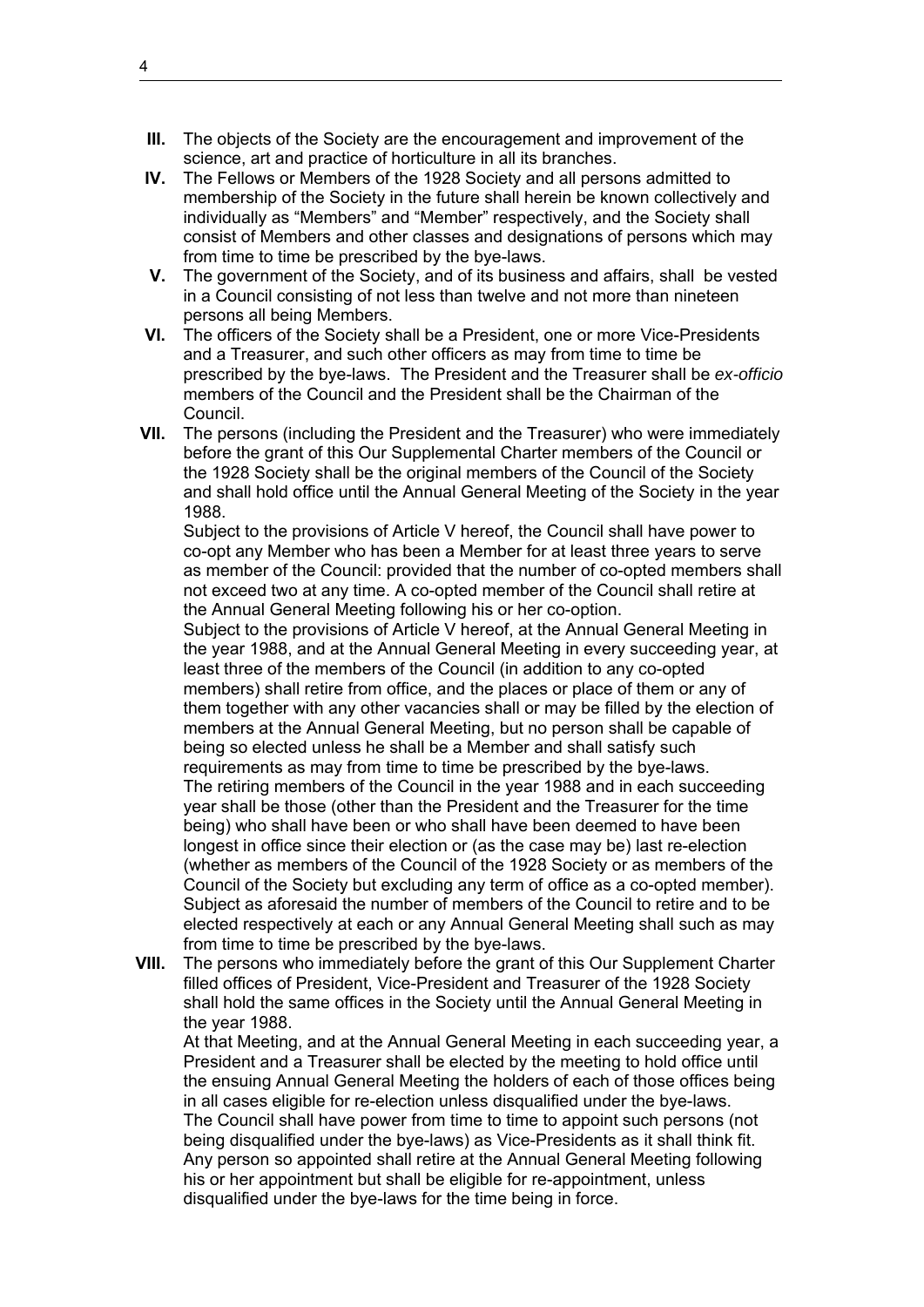**IX.** The Council shall have power from time to time to make bye-laws for the Society, and from time to time to revoke, add to or amend any bye-laws so made (including the first bye-laws of the Society referred to in Article XII of this Our Supplemental Charter):

Provided always that:

- a) No such bye-law made after the grant of this Our Supplemental Charter, nor any such revocation, addition or amendment, shall take effect unless and until the same shall have been submitted to and sanctioned (either with or without any modification) by a majority of a meeting of the members duly convened, it being competent for any Member present and entitled to vote at such meeting to propose any such modification as aforesaid on giving such notice (if any) thereof as may from time to time be prescribed by the bye-laws.
- b) The notice convening such meeting shall contain a notification that such new bye-law, or such revocation, addition or amendment, will be taken into consideration at such meeting.
- c) The said bye-laws shall comply with the provisions and directions of these Presents, and shall not in any way be repugnant thereto or to the laws and statutes of this Realm
- **X.** Subject as aforesaid the bye-laws may provide with respect to all or any of the following matters (namely):
	- a) The carrying out of any of the objects of the Society.
	- b) The qualifications, election, removal, classification, designation, rights and privileges, and duties and obligations of Members of the Society and of such other classes and designations of persons as may from time to time have been prescribed by bye-laws pursuant to Article IV hereof, and the conditions applicable to Membership and to any such other classes and designations as aforesaid including the contributions (if any) to be paid to the funds of the Society.
	- c) The affiliation to the Society of other bodies and societies which in the opinion of the Council have objects similar to the objects of the Society and the voting and other rights and privileges of any such affiliated body or society and the condition attaching to any such affiliation.
	- d) The number, qualifications, election, appointment, removal, continuance in office, eligibility for re-election, and duties of the members of the Council and the mode of filling casual vacancies.
	- e) The qualifications, election, appointment, removal, dismissal and remuneration of the officers of the Society, and the mode of filling casual vacancies.
	- f) The summoning and holding of, and the proceedings at the quorum of, meetings of the Society, including the voting at such meetings, and the rights and duties of Members present thereat.
	- g) The summoning and holding of, and the proceedings at, and the quorum of, meetings of the Council, and its business, powers and duties.
	- h) The appointment of Committees of the Council or of the Society for such purposes as may from time to time be considered desirable for or in connection with the management of any part of the affairs of the Society, or the promotion or execution of any of its objects.
	- i) The investment and management of the funds and property and the conduct of the business and affairs of the Society.
	- j) The publication of or the property or copyright in any papers works, lectures or writings communicated to or delivered or written at the request of the Society.
	- k) Any matters connected with or relating to the affairs, government, funds or property of the Society.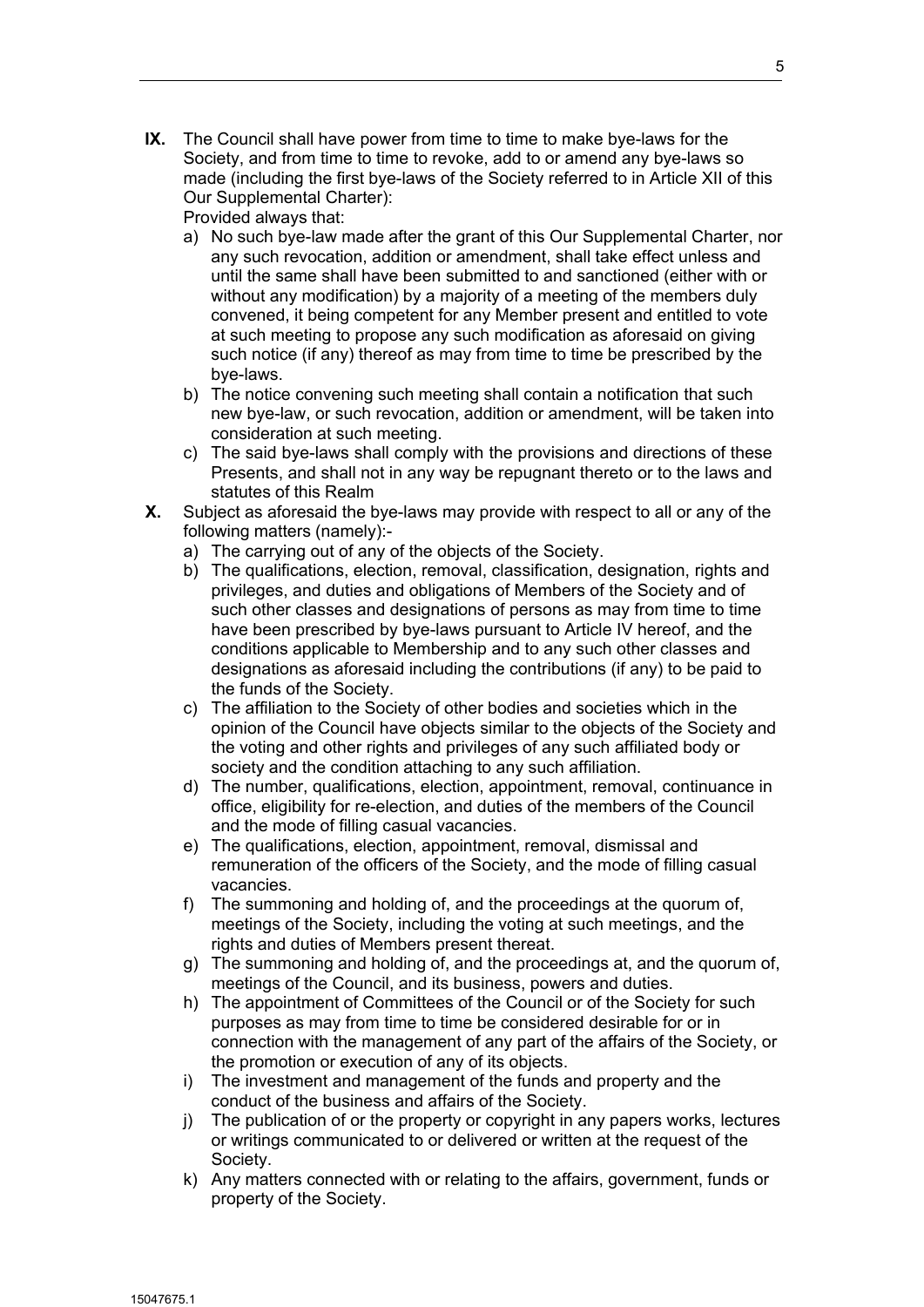**XI.** The society may by resolution passed by not less than two-thirds of the Members present in person or by proxy and voting at a General Meeting of the Society specially convened for the purpose with at least twenty-one days' notice in writing revoke, amend or add to any of the provisions of this Our Supplemental Charter and such revocation, amendment or addition shall when allowed by Us, Our Heirs or Successors in Council become effectual and this Our Supplemental Charter shall thenceforth continue to operate as if it had originally been granted and made accordingly. This Article shall apply to this Our Supplemental Charter as revoked, amended or added to in the manner aforesaid:

Provided that no amendment shall be made which shall cause the Society to cease to be a charity by law.

**XII.** The first bye-laws of the Society shall be those which have been submitted with the aforesaid Petition, and duly certified by the Clerk of Our Most Honourable Privy Council, Such certificate may make provision in regard to the coming into force of the said first bye-laws or any of them.

IN WITNESS WHEREOF We have caused these Our Letters to be made Patent. WITNESS Ourself at Westminster the tenth day of November in the thirty-sixth year of Our Reign. BY WARRANT UNDER THE QUEEN'S SIGN MANUAL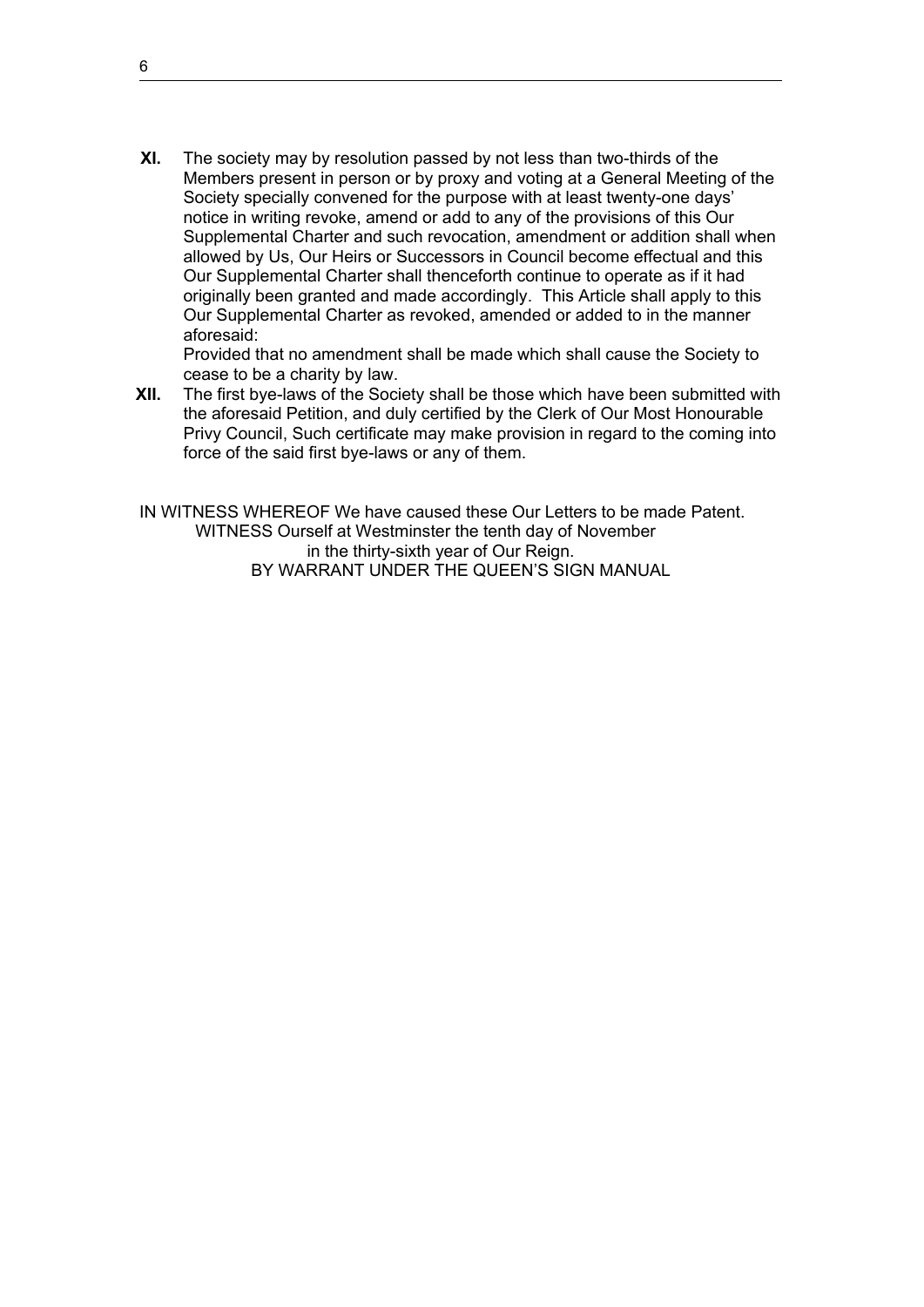## **Bye-laws**

## **of**

# **The Royal Horticultural Society**

Bye-laws approved at the Annual General Meeting On 30 June 2005 (as amended on 1 July 2008, 2 July 2014, 27 June 2016 and 25 June 2019)



THE ROYAL HORTICULTURAL SOCIETY VINCENT SQUARE LONDON SW1P 2PE

Reg. Charity No 222879 / SC038262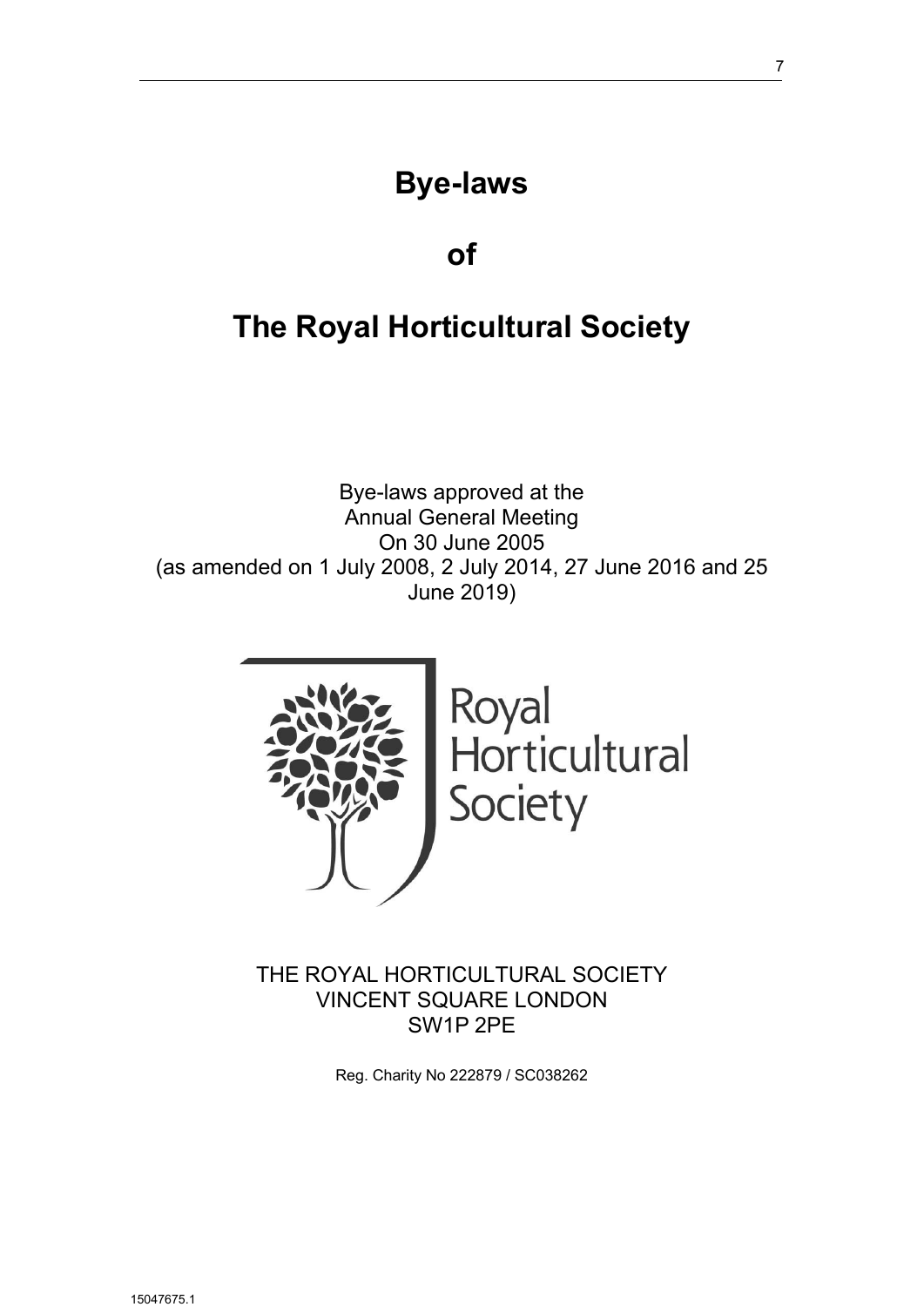## **Bye-laws of The Royal Horticultural Society**

## **Contents**

| 1.  | Implementation                                                                                                                                                                                                                                                                                       | 10 |
|-----|------------------------------------------------------------------------------------------------------------------------------------------------------------------------------------------------------------------------------------------------------------------------------------------------------|----|
| 2.  | <b>Membership</b><br>Application to become a member of the Society and subscriptions<br>Benefits, rights and obligations of membership<br>Voting rights<br>Termination of membership<br><b>Honorary Members</b>                                                                                      | 10 |
| 3.  | <b>Regional or International Branches and Specialist Groups</b>                                                                                                                                                                                                                                      | 12 |
| 4.  | <b>Governance of the Society</b><br><b>Powers of Council</b><br>Delegation<br><b>Conduct of Business by Council</b>                                                                                                                                                                                  | 12 |
| 5.  | <b>The President and Treasurer</b><br>Eligibility and election<br>Vacancy not filled at an election<br>Filling a casual vacancy<br>Term of Office<br>Termination of office                                                                                                                           | 14 |
| 6.  | <b>Election and Appointment of Ordinary Members of Council</b><br>Vacancies to be filled<br><b>Eligibility and Election</b><br>Vacancy not filled at an election<br>Filling a casual vacancy<br>Term of office<br>Termination of membership of an ordinary member of Council<br>Total term of office | 15 |
| 7.  | General Provisions relating to the election of President, Treasurer and<br>ordinary members of Council                                                                                                                                                                                               | 18 |
| 8.  | <b>Co-opted Members of Council</b>                                                                                                                                                                                                                                                                   | 18 |
| 9.  | <b>Vice Presidents</b>                                                                                                                                                                                                                                                                               | 19 |
| 10. | <b>Annual General Meeting (AGM)</b>                                                                                                                                                                                                                                                                  | 19 |
| 11. | <b>Special General Meetings</b>                                                                                                                                                                                                                                                                      | 19 |
| 12. | <b>Notice of General Meeting</b>                                                                                                                                                                                                                                                                     | 20 |
| 13. | Proceedings at Annual General Meeting and Special General Meetings<br>Attendance<br>Quorum<br>Chair                                                                                                                                                                                                  | 20 |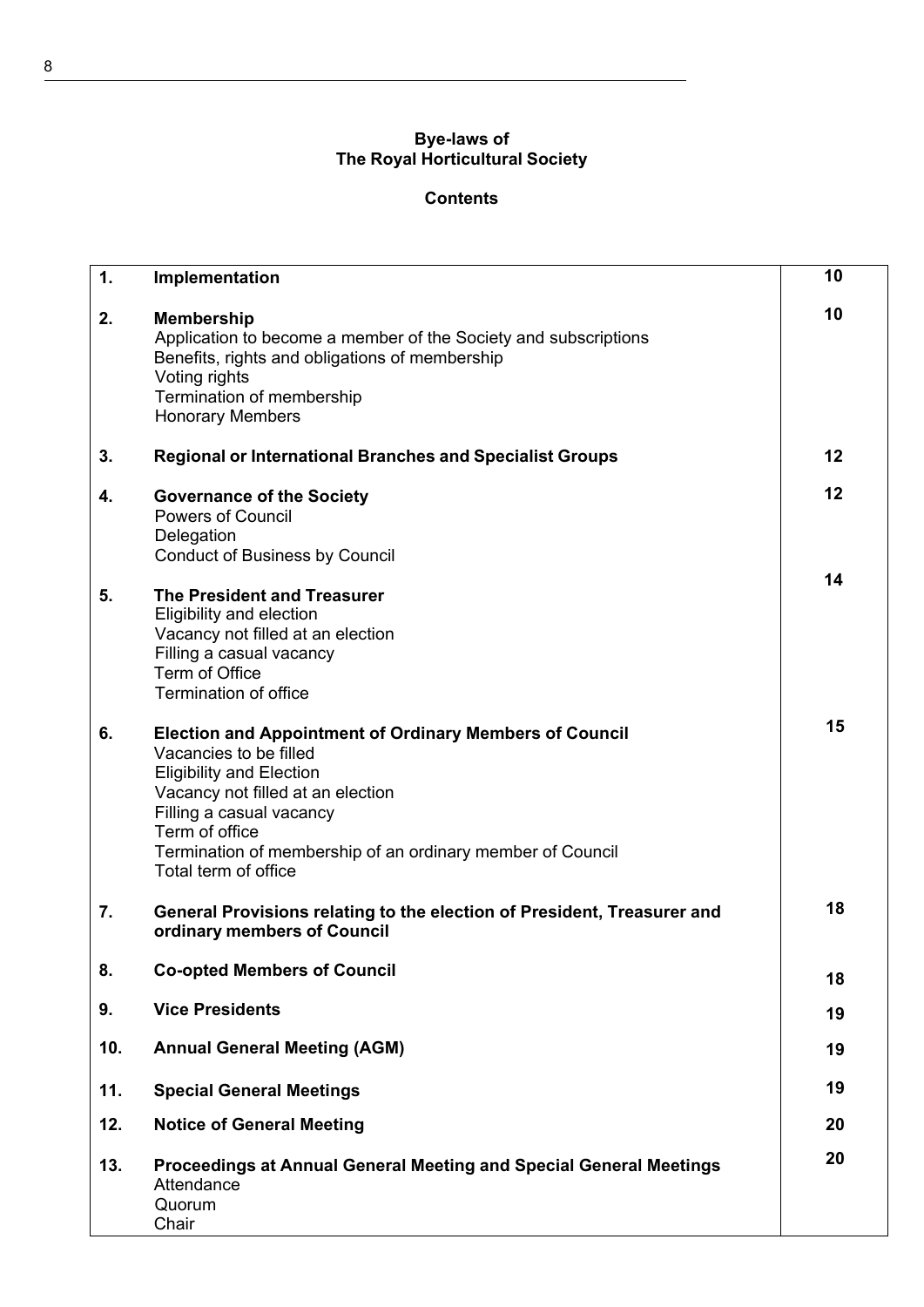|     | Voting - General<br>Requests for a poll<br>Postal and/or electronic ballots<br>Voting by show of hands and at a poll called to be held at a meeting or at a<br>reconvened meeting<br>Appointment of proxies<br>Adjournment<br><b>Minutes</b><br><b>Validity of General Meeting</b><br>Voting by show of hands and at a poll called to be held at a meeting or at a<br>reconvened meeting<br>Objections and questions about the validity of any vote or poll<br>Equality of votes<br>Decisions by majority voting<br>Adjournment<br><b>Minutes</b><br>Validity of a General Meeting |    |
|-----|------------------------------------------------------------------------------------------------------------------------------------------------------------------------------------------------------------------------------------------------------------------------------------------------------------------------------------------------------------------------------------------------------------------------------------------------------------------------------------------------------------------------------------------------------------------------------------|----|
| 14. | <b>Member Resolutions</b>                                                                                                                                                                                                                                                                                                                                                                                                                                                                                                                                                          | 23 |
| 15. | <b>Member Statements</b>                                                                                                                                                                                                                                                                                                                                                                                                                                                                                                                                                           | 24 |
| 16. | <b>Auditors</b>                                                                                                                                                                                                                                                                                                                                                                                                                                                                                                                                                                    | 24 |
| 17. | <b>Property of the Society</b>                                                                                                                                                                                                                                                                                                                                                                                                                                                                                                                                                     | 24 |
| 18. | <b>Payment of Members of Council</b>                                                                                                                                                                                                                                                                                                                                                                                                                                                                                                                                               | 25 |
| 19. | <b>Financial Statements and Accounting</b>                                                                                                                                                                                                                                                                                                                                                                                                                                                                                                                                         | 26 |
| 20. | <b>The Seal</b>                                                                                                                                                                                                                                                                                                                                                                                                                                                                                                                                                                    | 26 |
| 21. | <b>Regulations</b>                                                                                                                                                                                                                                                                                                                                                                                                                                                                                                                                                                 | 26 |

**22. Notices <sup>27</sup>**

- **23. Alteration of the Society's Bye-laws**
- **24. Definitions and Note**

**27**

**28**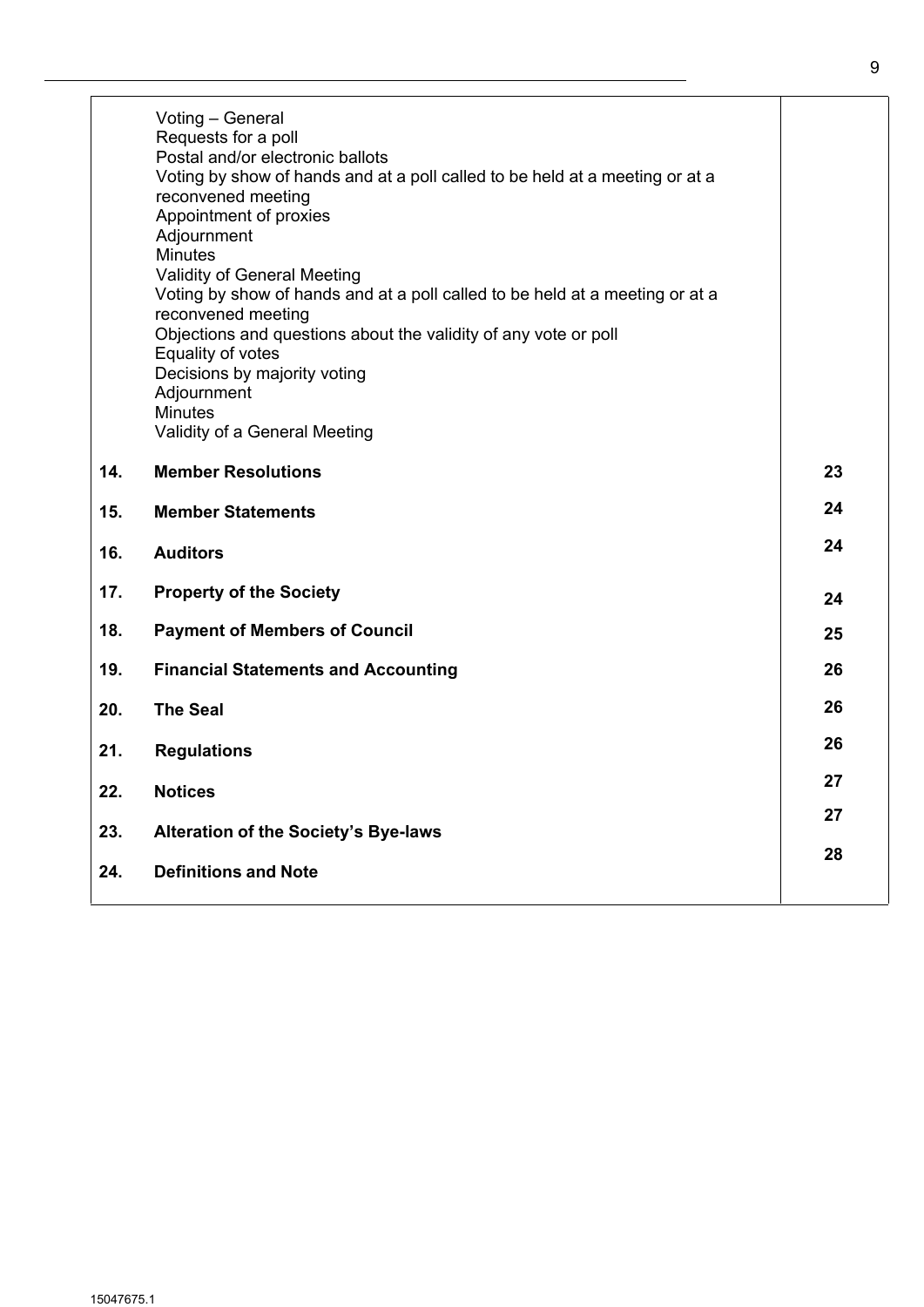## **1. Implementation**

1.1 All the existing Bye-laws of the Society are now revoked and replaced with these Bye-laws with effect from 1 July 2005 (as amended on 1 July 2008, 2 July 2014, 19 February 2021 [and 14 June 2022]).

## **2. Membership**

## **Eligibility and categories of membership**

2.1 Membership of the Society is open to any individual and any corporate body, association or organisation (hereafter referred to as a member organisation) interested in horticulture. Council shall assign members of the Society to different categories of membership as it may agree in Regulations.

## **Application to become a member of the Society and subscriptions**

- 2.2 Council shall from time to time specify the method by which an application for membership should be made and the fees and subscriptions that each category of membership shall be required to pay to become and continue as a member of the Society. Council may within 60 days of receipt of an application for membership reject that application for such reason as it may see fit and shall notify the applicant accordingly.
- 2.3 Council may remit, waive or accept late payment of the whole or any part of any subscription for any reason it considers to be in the interest of the Society.

## **Benefits, rights and obligations of membership**

- 2.4 Every individual member and member organisation shall be entitled to the membership benefits and rights provided in these Bye-laws or agreed from time to time by Council provided that they are not in arrears with the payment of their subscription.
- 2.5 A member shall, when acting in their capacity as a member, act in the interests of the Society and in a manner that contributes to the achievement of the objectives of the Society. Members must abide by decisions that are taken fairly and within the rules of the Society by the membership and by Council.
- 2.6 A member may not use for personal or commercial benefit any trademark or logo of the Society or any statement or initials implying membership of the Society, unless specifically authorised by Council.

## **Voting rights**

- 2.7 Subject to the provisions of Bye-law 2.8, every individual member over the age of 18 and every member organisation is entitled to one vote at any general meeting, election or poll. A member organisation is required to appoint an individual to represent it and to vote on its behalf and to notify The Secretary at the RHS Office of the name of this individual or alternate in the manner required by Regulations.
- 2.8 In the case of an election or poll conducted by postal and / or electronic ballot, only those members eligible to vote on the date that the voting papers are issued or an invitation to vote electronically is offered shall be entitled to vote.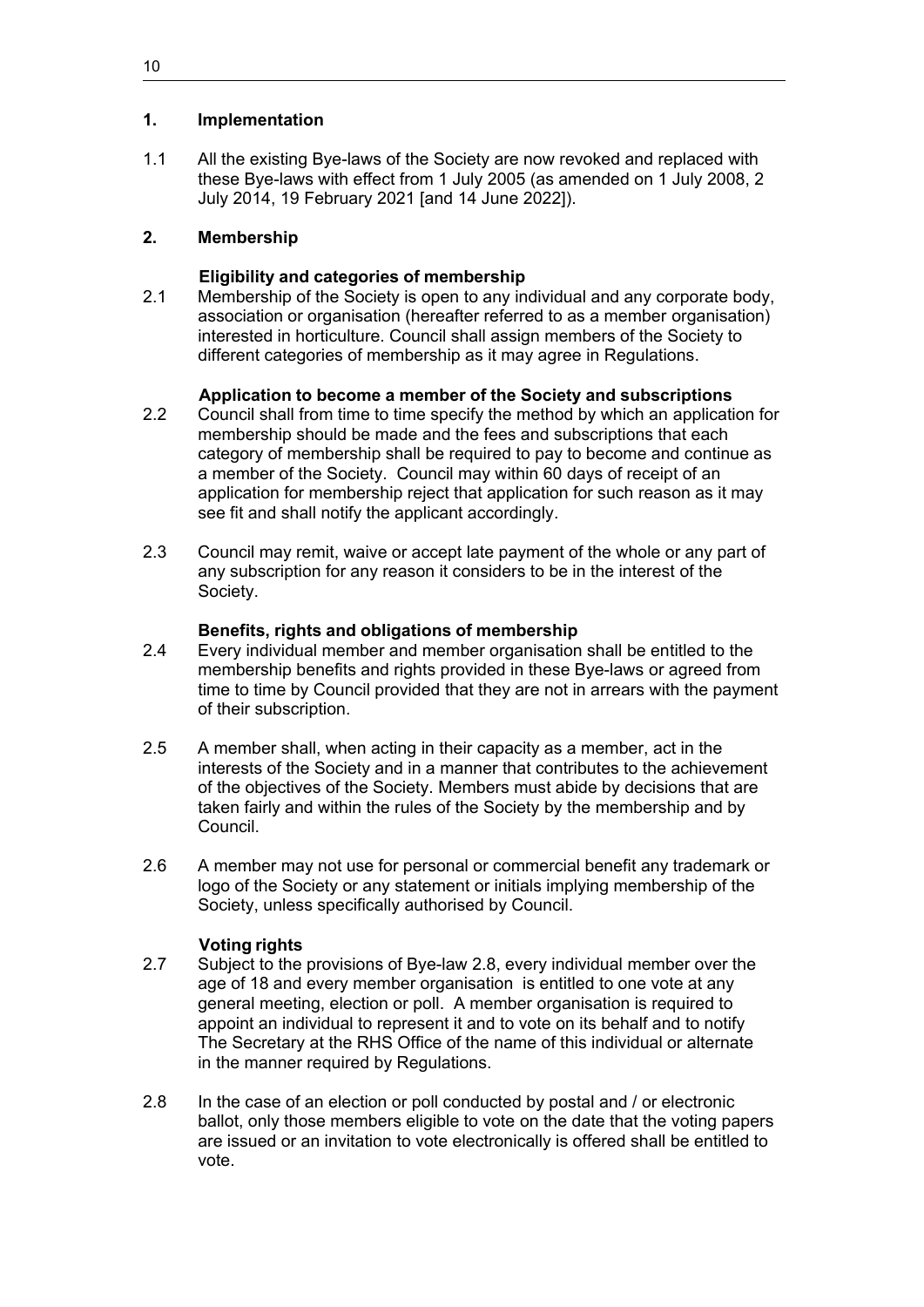2.9 Any vote cast by an eligible individual member or member organisation whose application to renew membership is subsequently rejected shall remain valid as shall any vote cast by a member at an election or poll conducted by postal and / or electronic ballot who ceases to be a member of the Society before the close of voting.

## **Termination of membership**

- 2.10 The membership of an individual or member organisation shall be terminated:
	- (a) on receipt of notification of the death of an individual member or a member organisation ceasing to exist;
	- (b) on receipt of a written notice of resignation from the member;
	- (c) if payment of any membership subscription has not been received within 90 days of the due date;
	- (d) if after considering a complaint concerning the conduct of an individual member, a member organisation or a representative of a member organisation under Bye-law 2.11 Council decides that membership should be terminated.
- 2.11 Council shall consider any complaint concerning the conduct of an individual member, a member organisation or a representative of a member organisation in accordance with Regulations. The Regulations shall provide that complaints must be made in writing and signed by at least ten members of the Society or two members of Council and shall be investigated by a committee appointed by Council if Council decides that there is a case to be heard. Those making the complaint and the member or the representative of a member organisation against whom the complaint relates shall have a right to be heard by the investigating committee before the committee reaches its conclusions and makes recommendations to Council on any action that should be taken. All parties appearing before the investigating committee may elect to be accompanied by another person of their choice. The decision of Council on a complaint shall be final.
- 2.12 A member shall cease to be entitled to any remaining benefits and rights of membership at midnight on the day their membership terminates. A member shall remain liable for any arrears of subscription or other sums due from them and shall not be entitled to the return of any subscription or other fees already paid.

#### **Honorary Members**

- 2.13 Individuals who are granted the Society's Honorary Fellowship or individuals who were granted the Society's Associateship of Honour without the need to pay a subscription shall be granted membership for so long as they hold the title. Any individuals granted the Society's Associateship of Honour on the basis that they are not exempted from paying a subscription shall be required to pay a subscription on the same terms as other members.
- 2.14 Individuals who are granted the Society's Honorary Fellowship or individuals who were granted the Society's Associateship of Honour without the need to pay a subscription shall be entitled to the same benefits and rights and subject to the same obligations of membership as any other member of the Society and Bye-laws 2.10 and 2.12 shall apply to their membership subject to any necessary change.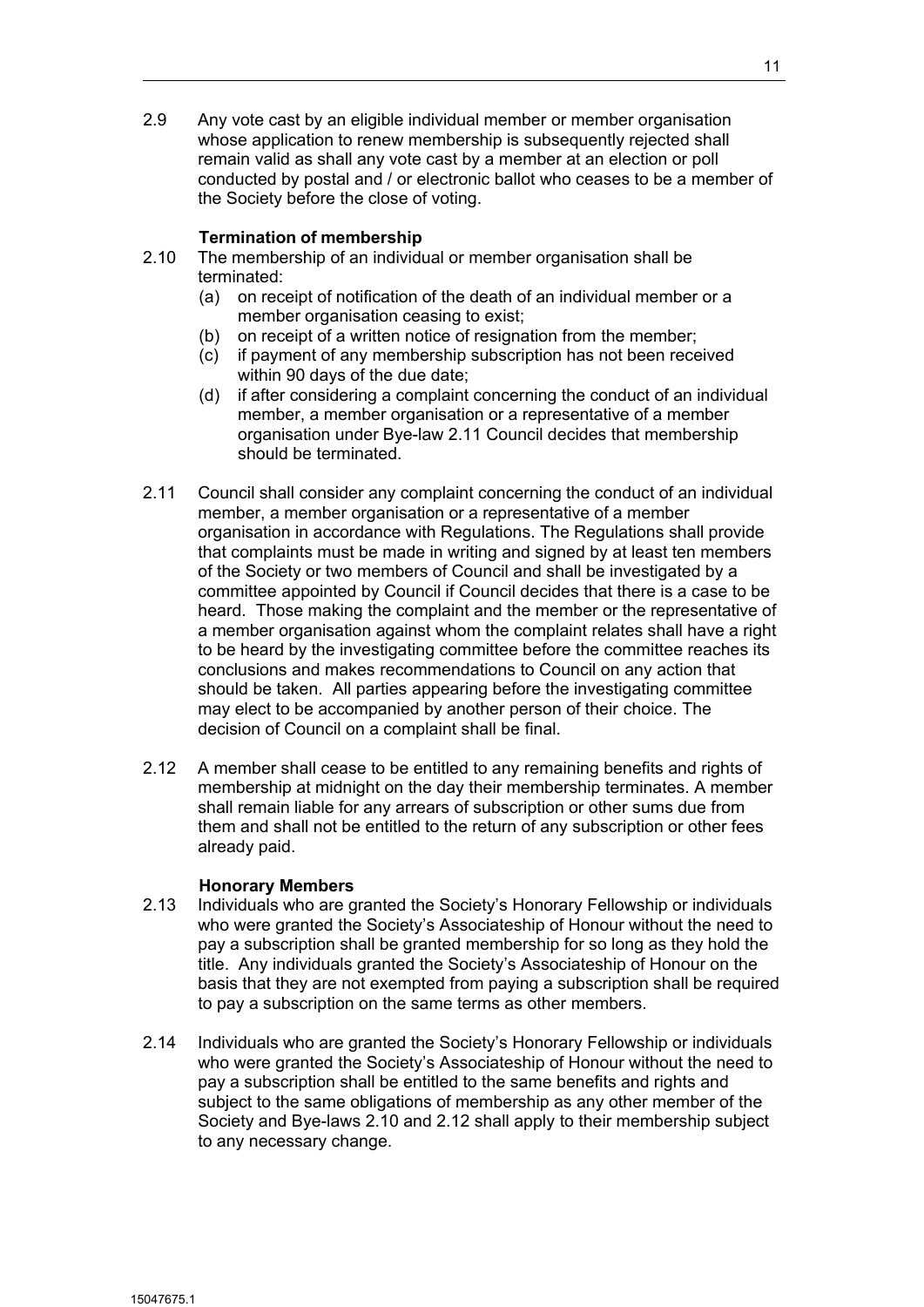## **3. Regional or International Branches and Specialist Groups of members**

3.1 Council may establish, maintain and dissolve groups of members based on regions, countries or other areas, or specialist interests. These groups shall be constituted and their affairs conducted in accordance with Regulations.

## **4. Governance of the Society - Council**

- 4.1 The governance of the Society shall be vested in Council. The members of Council are the charity trustees of the Society.
- 4.2 Council shall consist of no fewer than 12 members and no more than 19 members, comprising:
	- the President;
	- the Treasurer;
	- up to 15 ordinary members of Council; and
	- up to two co-opted members of Council.
- 4.3 The principal role of Council is to agree the future direction of the Society; the investment and disposal of Society assets; and the strategic management and performance of the Society.

## **Powers of Council**

- 4.4 Council has the power to undertake all lawful things as are necessary to achieve the objects of the Society including, but not limited to power, in the name of the Society:
	- (a) to raise funds;
	- (b) to buy, take on lease or in exchange, hire or otherwise acquire any property and to maintain and equip it for use;
	- (c) subject to any consents required by law, to sell, lease, lend, or dispose of all or any part of the property of the Society;
	- (d) subject to any consents required by law, to borrow money and charge all or any part of the property belonging to the Society as security for the repayment of the money borrowed;
	- (e) to co-operate and undertake joint ventures with other charities, voluntary bodies, organisations and statutory authorities and to exchange information and advice with them;
	- (f) to set aside income as a reserve against future expenditure in accordance with a written policy about reserves;
	- (g) to deposit or invest funds, employ a professional fund manager, and arrange for the investments or other property of the Society to be held in the name of a nominee in the same manner and subject to the same conditions as the trustees of a trust are permitted to do by the Trustee Act 2000 or any subsequent legislation;
	- (h) to invest in any trading company established by the Society for the purpose of raising funds or income to further the charitable objectives of the Society;
	- (i) to employ and remunerate staff to carry out the work of the Society including the provision of insurance and / or contribution to a pension scheme for any employee;
	- (j) to make any reasonable and proper payments to former employees of the Society or their families and dependants;
	- (k) to provide an indemnity and obtain insurance for any liability, loss or expenditure incurred by any current or former member of staff, or voluntary worker to cover negligence, default, breach of duty or breach of trust in relation to their work for the Society excluding;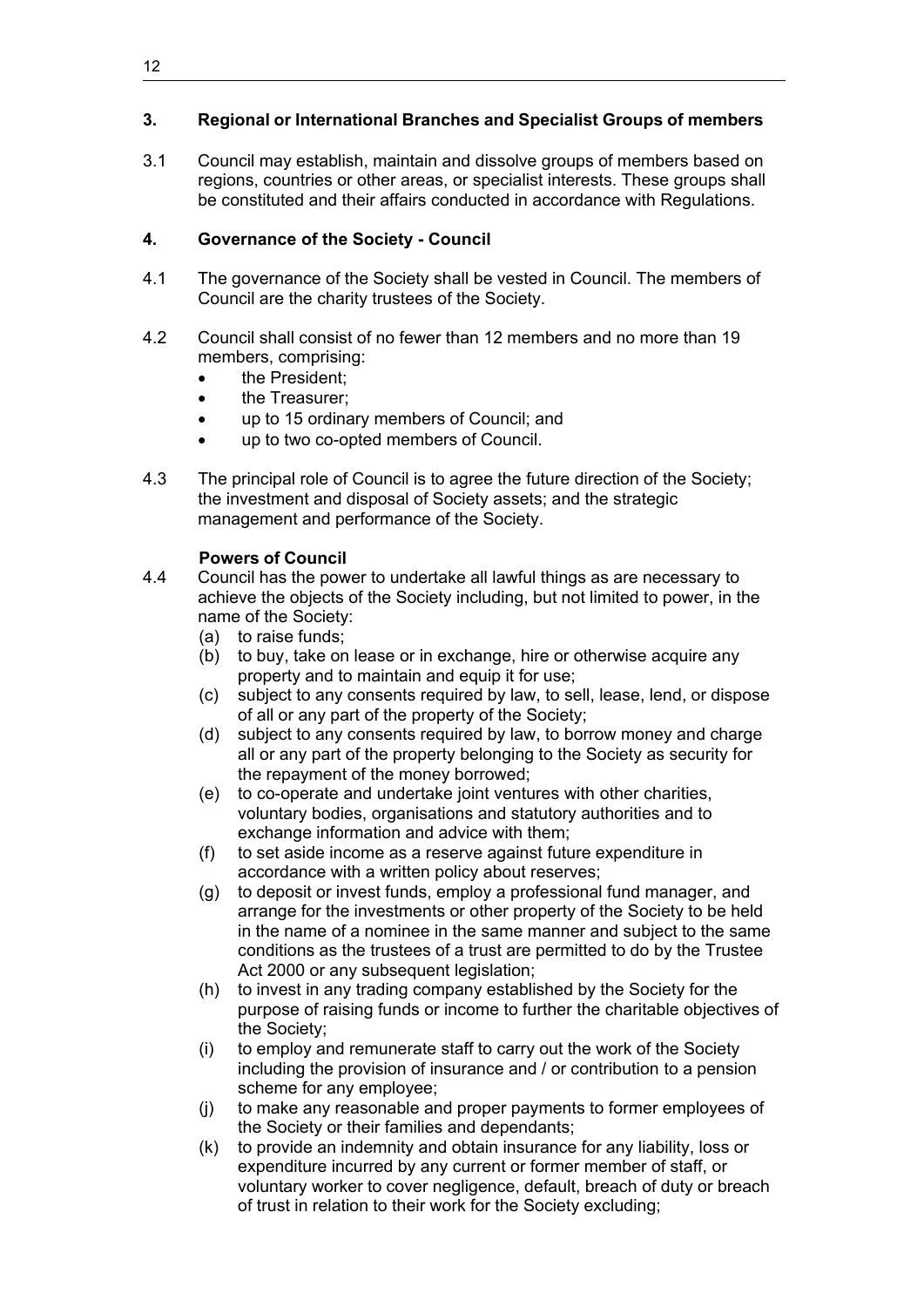- i. fines;
- ii. the costs of unsuccessfully defending criminal prosecutions for offences arising out of fraud, dishonesty or wilful or reckless misconduct by any individual;
- iii. liabilities to the Society that result from conduct that the individual know or must have been assumed to know was not in the best interests of the Society;
- (l) in accordance with an Order of the Commissioners granted under Section 26 of the Charities Act 1993 on 20 April 2005, to provide an indemnity and obtain insurance for any liability, loss or expenditure incurred by any member of Council or member of a Decision-making committee to cover negligence, default, breach of duty or breach of trust in relation to their work for the Society – subject to the exclusions set out in Bye-law 4.4 (k);
- (m) to authorise examinations to be held and either alone or jointly with other organisations grant diplomas or certificates on the results of such examinations.

## **Delegation**

- 4.5 Council may, subject to applicable laws, delegate any of its powers or functions to a committee of three or more individuals, including power for that committee to further delegate to a sub-committee. For the purposes of these Bye-laws, any sub-committee exercising powers or functions on behalf of Council shall be treated the same as any committee. Council may also establish committees to provide it with advice and/or assistance in fulfilling the objectives of the Society.
- 4.6 A Decision-making committee may include members who are not members of Council, but the quorum for such a committee shall require a majority of those present to be members of Council. Such a committee must act within the policies, budget or any other guidance set by Council and report to Council on its decisions and activities.
- 4.7 Council and any Decision-making committee may also delegate the implementation of its decisions to staff employed by the Society or to another individual, company or organisation contracted by the Society to undertake activities or provide services on its behalf.
- 4.8 Council shall be responsible for the appointment and dismissal of the Director General and shall support the Director General in appointing Executive Directors. Responsibility for the appointment, direction and dismissal of all other staff employed by the Society shall be delegated to the Director General.

#### **Conduct of Business by Council**

- 4.9 Council shall meet at least twice each calendar year at such place, day and time as Council may decide. The President, Vice Chair of Council (if any) or any three members of Council may call additional meetings of Council at any time. The quorum for all meetings of Council shall be six or one third of the serving members of Council, whichever is the greater.
- 4.10 Except where required by law, meetings of Council and any Decision-making committees may be conducted wholly or in part by electronic means including by video conference, internet video facility or telephone conference. For the purpose of the quorum requirements in Bye-laws 4.6 and 4.9, a member of Council or of a Decision-making committee qualifies as being present at a meeting of the Council or the committee (as the case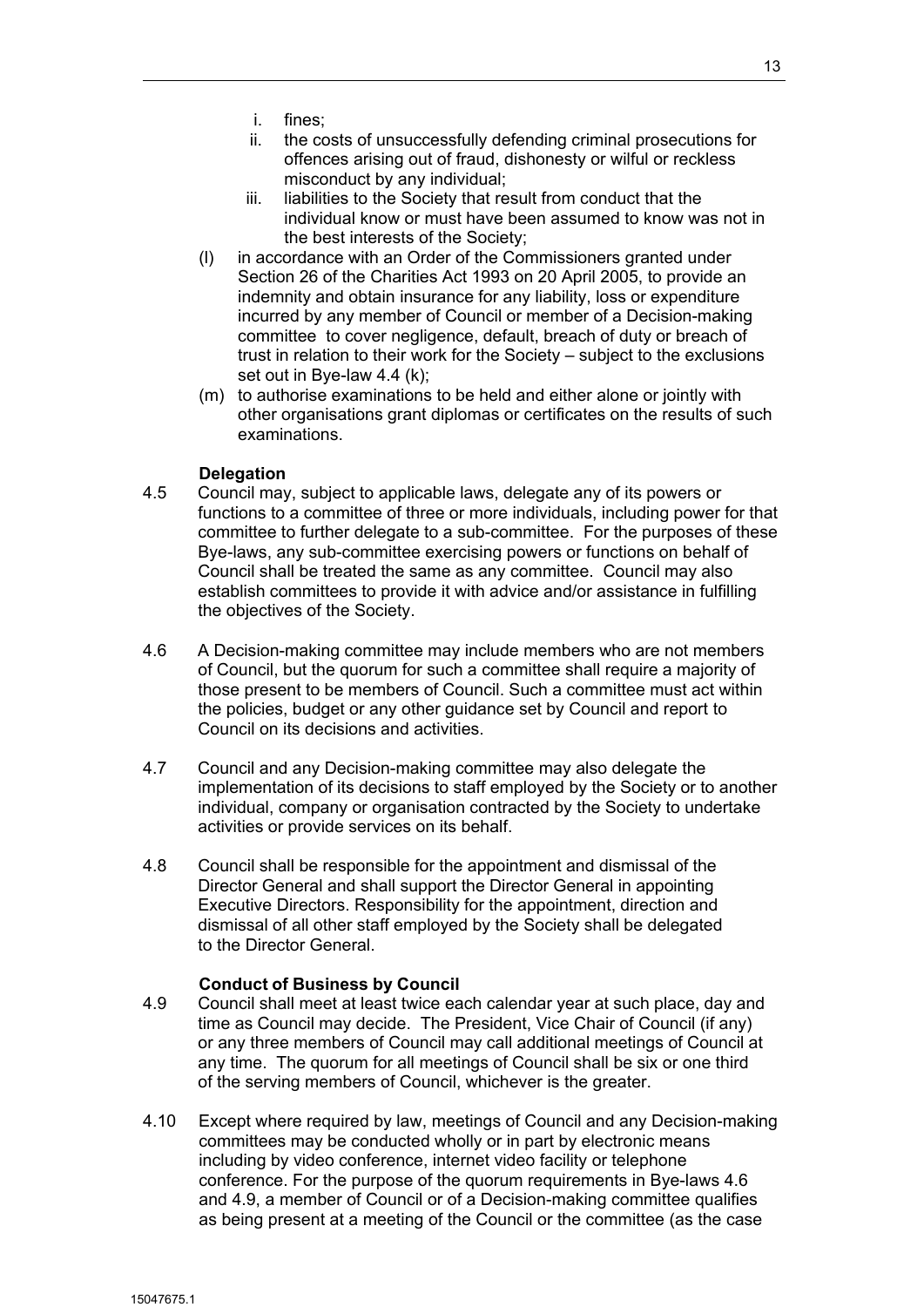may be) if they are participating in the meeting by suitable electronic means agreed by the Council in which a participant or participants may communicate with all the other participants.

- 4.11 The President shall so long as they are eligible to serve on Council be the Chair of the Council.
- 4.12 Council may appoint one of its members to act as Vice Chair for the year ending at the close of the Society's AGM.
- 4.13 The President in their capacity as Chair of the Council shall chair meetings of Council and, in their absence, the Vice Chair shall do so. In the event that neither the President nor Vice Chair is present at a meeting of Council, another member of Council present shall be appointed to chair that meeting.
- 4.14 The decision of the majority of members voting at a meeting of Council shall be treated as the decision of Council except where a larger majority is required by law or under these Bye-laws. In the case of an equality of votes, the President (or the chair of the meeting, if different) may use a second or casting vote.
- 4.15 A resolution in writing signed by at least three-quarters of the members of Council or a Decision-making committee shall be treated as if it had been agreed at a meeting of Council or the committee concerned.
- 4.16 All decisions of Council and Decision-making committees shall be recorded in one or more minute books kept for the purpose.
- 4.17 Council shall make Regulations to regulate the conduct of its business.

## **5. The President and Treasurer**

## **Eligibility and election**

- 5.1 The President and Treasurer of the Society shall be elected annually at the AGM by the members of the Society and serve as ex-officio members of Council. No individual may serve as President or Treasurer for more than five elected terms of office unless the members agree (exceptionally) to elect the same individual for up to a maximum of two further terms. No individual may serve as President and Treasurer at the same time.
- 5.2 Those seeking election to the office of President and Treasurer must:
	- (a) be an individual member of the Society at the date of nomination (being the date that the nomination paper is delivered under 5.2(e)) and the date of the election, and must maintain their membership throughout their term of office;
	- (b) be aged over 18 at the date of the AGM at which the election shall take place;
	- (c) not be disqualified from acting as a charity trustee by virtue of section 178 of the Charities Act 2011 or any statutory re-enactment or modification of that provision;
	- (d) be proposed, seconded and supported by a total of eight members;
	- (e) deliver a nomination paper to The Secretary at the RHS Office in the form prescribed by the Regulations for the election by 1 March preceding an AGM (or last working day before this date); and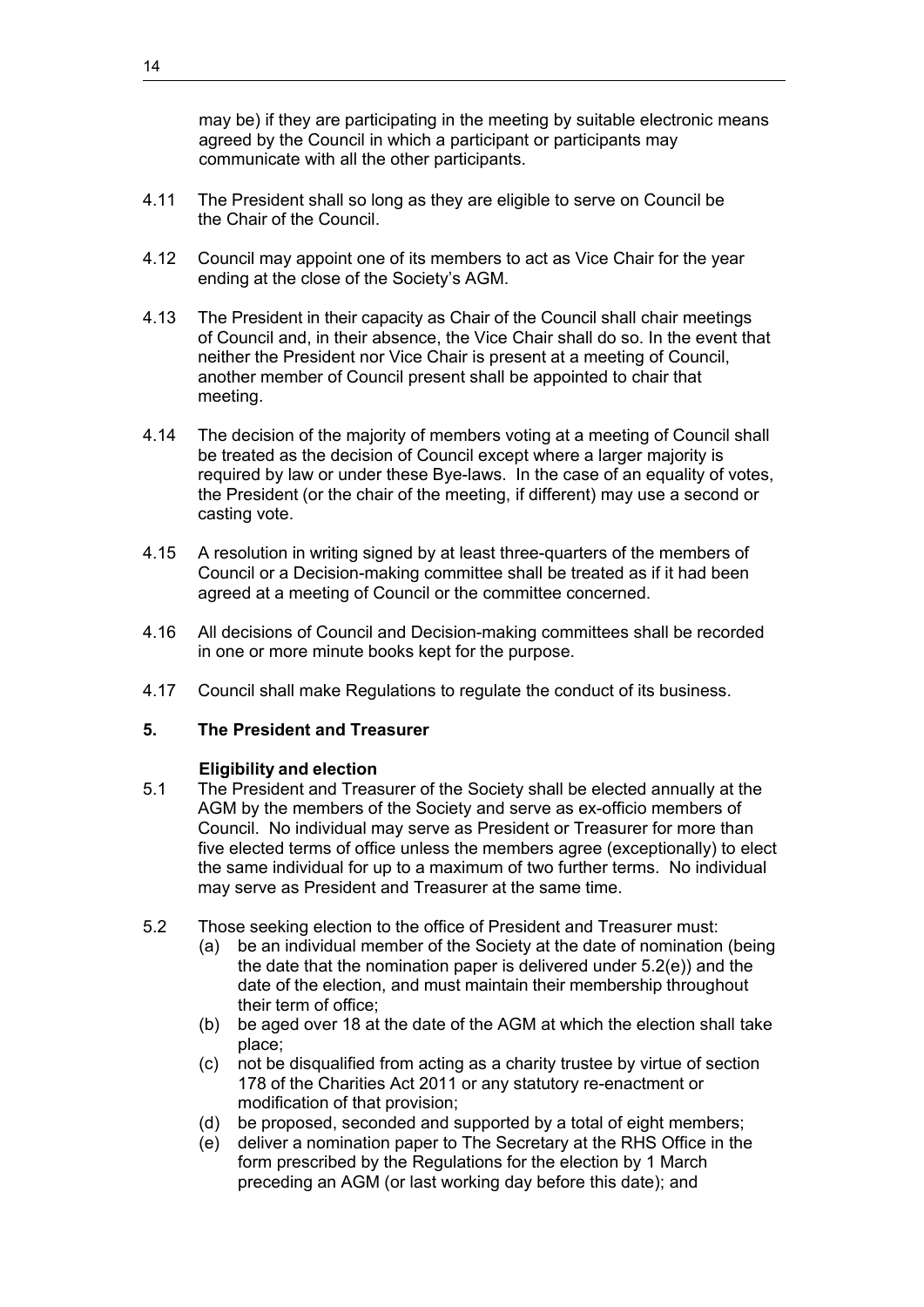(f) be able to complete their proposed term of office without breaching Bye-law 6.11.

Subject to this, the election of the President and Treasurer shall be conducted in accordance with Regulations.

- 5.3 Council may make such enquiries as it deems necessary of those seeking election to the offices of President and Treasurer to ensure eligibility and in order that it may make a recommendation (including the reasons for that recommendation) to the members at the AGM of any contested election as to which of the candidates it considers shall best serve the interests of the Society.
- 5.4 Where there are two or more candidates nominated for election as President or Treasurer there shall be an election for that office. If only one candidate is nominated, that candidate shall be deemed elected unopposed.

#### **Vacancy not filled at an election**

5.5 In the event of a vacancy for the offices of President or Treasurer not being filled at an election, a casual vacancy shall be deemed to have arisen.

#### **Filling a casual vacancy**

5.6 If a casual vacancy for the office of President or Treasurer arises for any reason, Council shall appoint an individual member of the Society to fill that vacancy until the end of the next AGM. Such a member must satisfy the requirements of Bye-laws 5.2 (b), (c) and (f), and maintain their membership throughout their term of office.

#### **Term of Office**

5.7 An elected President and Treasurer shall take office from the end of the AGM at which they are elected. The President and Treasurer shall hold office until the end of the AGM in the year following their election.

#### **Termination of office**

5.8 The President and Treasurer shall cease to hold office if any of the provisions of Bye-law 6.10 (a) – (d) and (g) – (k) apply.

#### **6. Election and Appointment of Ordinary Members of Council**

6.1 Ordinary members of Council shall be elected at the AGM by the members of the Society.

#### **Vacancies to be filled**

- 6.2 Vacancies among the ordinary members of Council are to be filled at an AGM as set out in this Bye-law.
	- (a) Each year at least three ordinary members of Council shall retire from office at the close of the AGM and the resulting vacancies may be filled by election. The ordinary members of Council to retire shall be those at the end of their elected term of office and, if the number of such ordinary members of Council is less than three, those ordinary members of Council who have the longest service as an ordinary member of Council. Subject always to the requirement in the Charter as to the minimum and maximum size of Council, Council alone shall have discretion to determine the number of such vacancies which may be filled at the AGM. Regulations shall set out the obligations of Council in determining the number of vacancies to be filled at an AGM. Council shall give notice to the members of the Society of the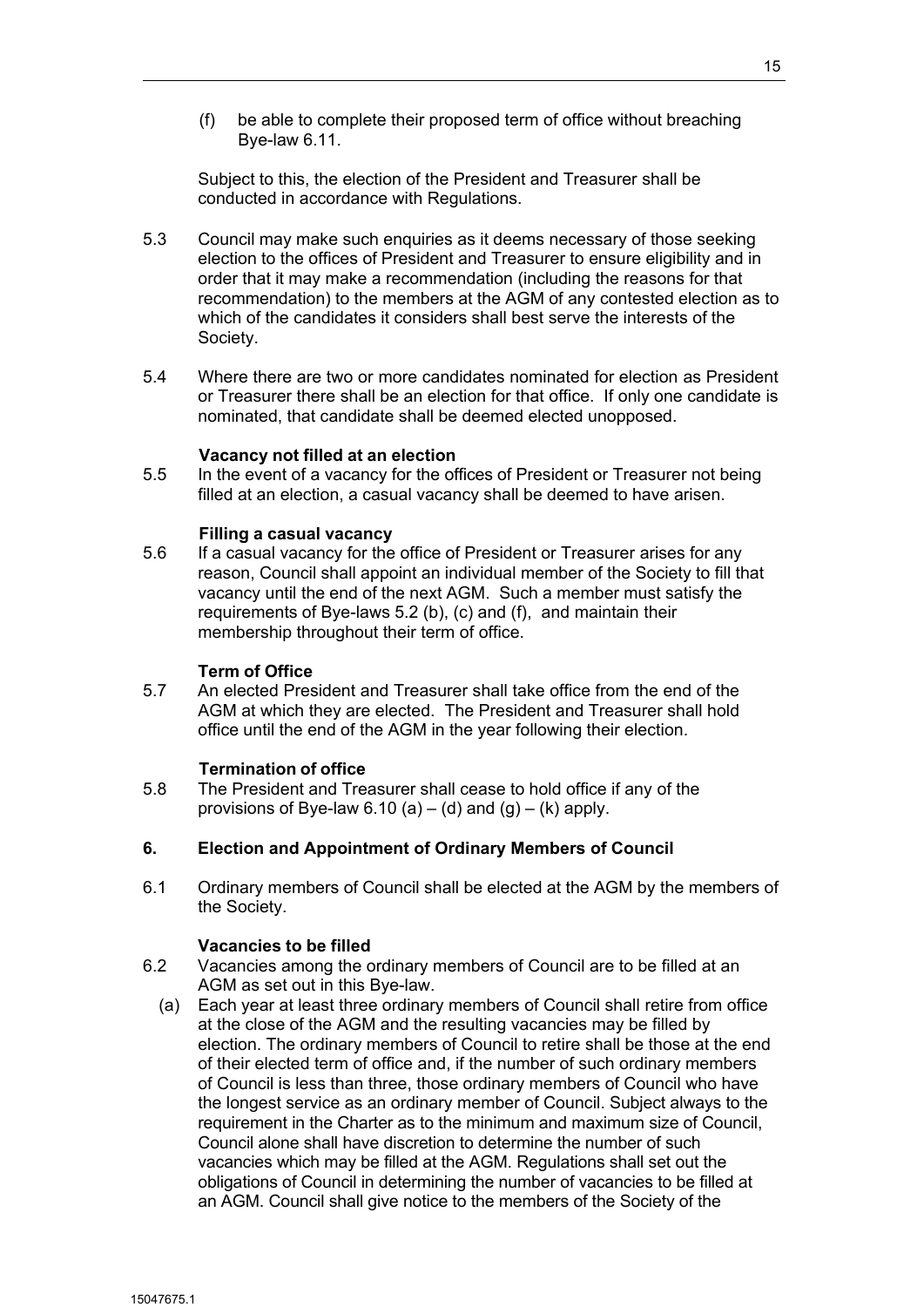number of vacancies it has in its discretion determined may be filled at an AGM, in accordance with Bye-law 7.1(a).

(b) Any election required to fill a casual vacancy for an ordinary member of Council shall also take place at an AGM.

## **Eligibility and Election**

- 6.3 Those seeking election as an ordinary member of Council must:
	- (a) have been an individual member of the Society for three years prior to the date of nomination (being the date that the nomination paper is delivered under 6.3(f)) and remain a member at the date of nomination, the date of election and throughout their term of office but Council may waive the requirement for a person seeking election as an ordinary member of Council to have been an individual member of the Society for three years prior to the date of nomination where all of the following conditions are met:
		- i. there are circumstances regarded by Council as exceptional which justify the requirement being waived;
		- ii. Council includes in the notice of the election a written statement outlining the reasons why it is satisfied that there are exceptional circumstances which justify the requirement being waived; and
		- iii. if the individual in question is elected, at least two-thirds of the ordinary members of Council remain individuals who had been RHS members for three years at the time of their nomination;
	- (b) be aged over 18 at the date of the AGM at which the election shall take place;
	- (c) not have already completed 10 years' service as a member of Council (whether as a result of co-option, appointment, election as an ordinary member of Council or as serving as President or Treasurer) unless at least five years have elapsed since the completion of the 10 years previous service and Council has agreed that it is in the interests of the Society that the individual be made eligible to serve for one further term of up to five years maximum. For the purposes of this Bye-law, any exceptional further terms of a President or Treasurer under Byelaw 5.1 shall not be taken into account. If a member made eligible to seek re-election under this Bye-law is not re-elected, they shall not be eligible to seek re-election to Council for a further term of office in any circumstances;
	- (d) not be disqualified from acting as a charity trustee by virtue of section 178 of the Charities Act 2011 or any statutory re-enactment or modification of that provision;
	- (e) be proposed, seconded and supported by a total of eight members;
	- (f) deliver a nomination paper to The Secretary at the RHS Office in the form prescribed by the Regulations for the election by 1 March preceding an AGM (or last working day before this day);
	- (g) be able to complete their proposed term of office without breaching Bye-law 6.11.

Subject to this, the election of ordinary members of Council shall be conducted in accordance with Regulations.

6.4 Council may make such enquiries as it deems necessary of those seeking election as an ordinary member of Council to ensure eligibility and in order that it may make a recommendation (including the reasons for that recommendation) to the members at any contested election as to which of the candidates it considers shall best serve the interests of the Society.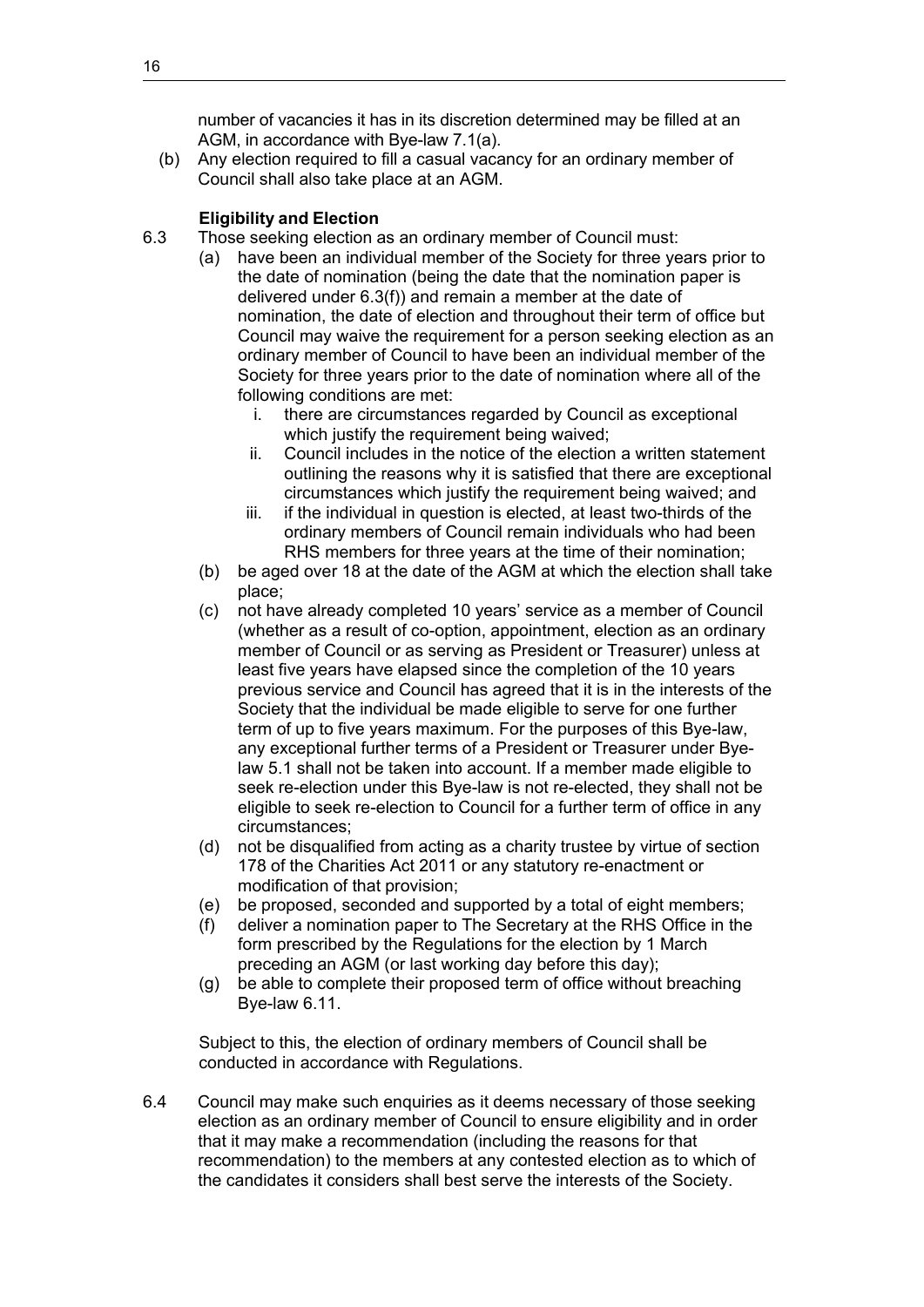6.5 Where the number of candidates exceeds the number of vacancies there shall be an election. Where the number of candidates is the same or less than the number of vacancies, all candidates shall be deemed elected unopposed.

### **Vacancy not filled at an election**

6.6 In the event of one or more vacancies not being filled at an election or a member ceasing to hold office for any reason other than the end of their elected term, a casual vacancy shall be deemed to exist.

### **Filling a casual vacancy**

- 6.7 If a casual vacancy for an ordinary member of Council arises for any reason, Council may appoint an individual member of the Society to fill that vacancy until the end of the next AGM when the vacancy shall then be filled by election. However, if the vacancy arises between 1 February and the date of the AGM in the same year and the position that is vacant is not due to be filled by election at that Meeting, Council may fill the vacancy by appointment until the end of the AGM the following year.
- 6.8 A member of the Society appointed to Council under Bye-law 6.7 must satisfy the requirements of Bye-laws 6.3 (a), (b), (d) and (g).

## **Term of office**

6.9 Subject to Bye-law 6.2, ordinary members of Council shall serve for a term expiring at the end of the AGM in the fifth year following their election to Council. A newly elected member of Council shall take office from the end of the AGM at which they are declared elected. However, members appointed to fill a casual vacancy under Bye-law 6.7 shall, assuming that they are elected at a succeeding AGM as provided in Bye-law 6.7, serve for a term expiring at the end of the AGM in the fifth year following their appointment under Bye-law 6.7.

#### **Termination of membership of an ordinary member of Council**

- 6.10 An ordinary member of Council shall cease to hold office:
	- (a) at the end of their elected term of office;
	- (b) immediately if they become disqualified from acting as a charity trustee by virtue of section 178 of the Charities Act 2011 or any statutory re-enactment or modification of that provision;
	- (c) immediately if they cease to be a member of the Society;
	- (d) immediately on death;
	- (e) immediately on election or appointment to the office of President or Treasurer of the Society, save that they shall then serve as an ex-officio member of Council while holding either one of those offices;
	- (f) at the date of an AGM if they have completed a total of 10 years' service as a member of Council (whether as a result of co-option, appointment, election as an ordinary member or as President or Treasurer) irrespective of whether they were elected or appointed to serve for a longer period of time unless they are serving a further term for which they were made eligible under Bye-law 6.3(c). This Bye-law shall not prevent an individual elected as President or Treasurer from being re-elected to complete the maximum number of terms of office for that role as set out at Bye-law 5.1;
	- (g) immediately upon receipt of their resignation;
	- (h) if they are absent from all meetings of Council held within a period of six months and Council resolves that their office be vacated;
	- (i) if, in the written opinion of a registered medical practitioner treating that person, they have become physically or mentally incapable of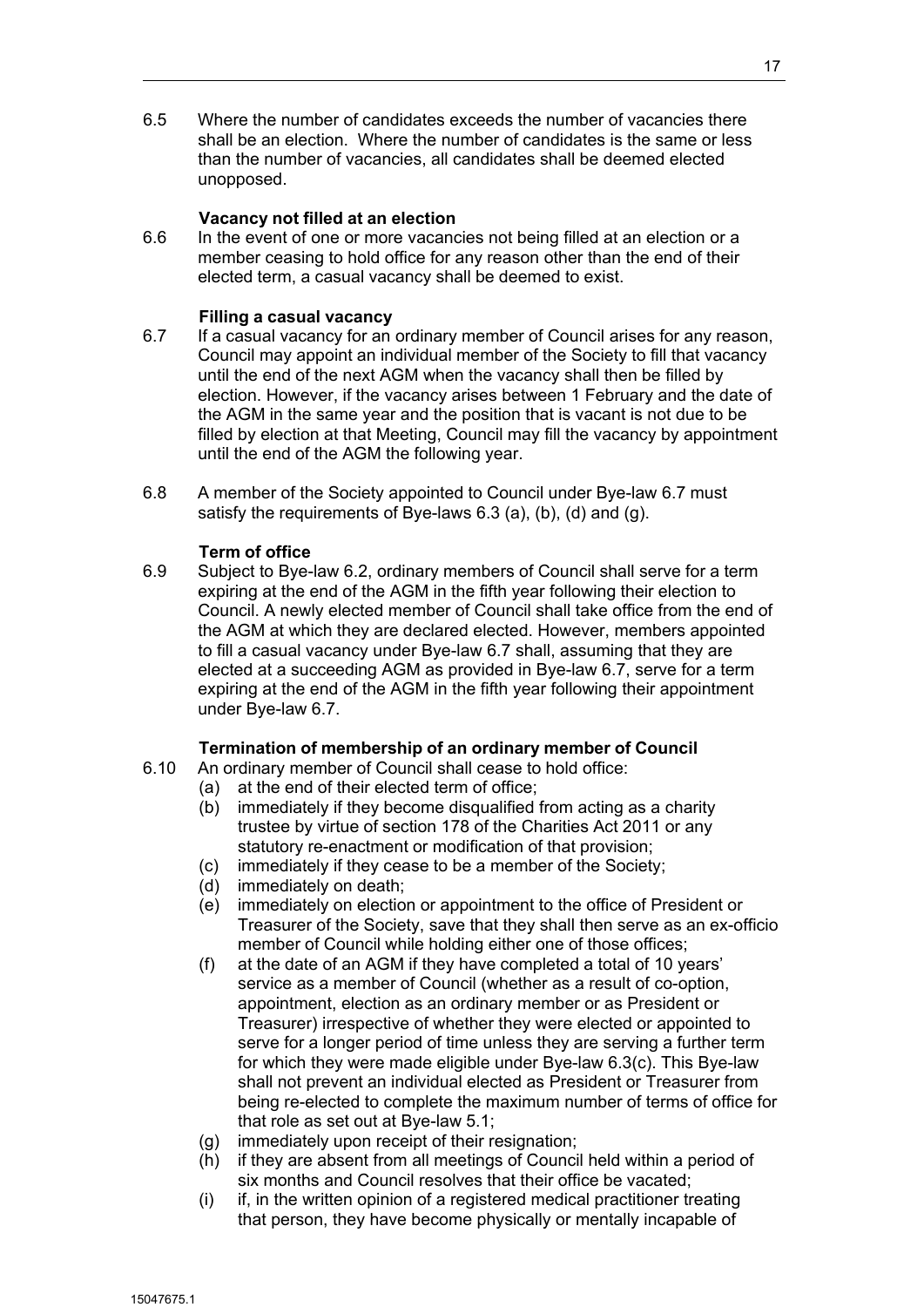acting as a charity trustee and may remain so for more than three months;

- (j) if they become a paid employee of the Society;
- (k) if at least two thirds of the members of Council resolve that they have conducted themselves in a manner unworthy of the character of the Society or prejudicial to its interests, provided that they or their representative shall first have an opportunity to address Council before such a decision is taken.

## **Total term of office**

6.11 A person may serve as a member of Council in a particular capacity and subsequently in a different capacity. However, notwithstanding any other provision in these Bye-laws, no person may serve on the Council for more than a total of 17 years.

## **7. General Provisions relating to the election of President, Treasurer and ordinary members of Council**

- 7.1 Regulations for the conduct of elections to the office of President and Treasurer and for ordinary members of Council shall provide for:
	- (a) a notice of election to be given in accordance with Bye-law 22 before 31 December of the year prior to the AGM including details of the vacancies to be filled by election the following year (meaning vacancies which the Council in its discretion has determined may be filled pursuant to Bye-law 6.2(a) and casual vacancies required to be filled pursuant to Bye-law 6.7), the requirements for nomination and the closing date for nominations;
	- (b) a notice of persons validly nominated for election to be issued to all members with the notice of the AGM;
	- (c) voting to be conducted by such means as Council may decide, including by postal and/or electronic ballot of members;
	- (d) the arrangements for members, if they so wish, to appoint the President to act as their proxy at elections for ordinary members of Council; and
	- (e) the declaration of the result of the election at the AGM.
- 7.2 The accidental failure to issue any document relating to the election or the non-receipt of a ballot document shall not invalidate any ballot or the result of any election declared following that ballot.

## **8. Co-opted Members of Council**

- 8.1 Council may co-opt up to two individual members of the Society to serve on Council. The term of office of a co-opted member of Council shall be from the date of appointment until the end of the AGM following appointment. No individual may be co-opted for more than three terms of office in total.
- 8.2 To be considered eligible for co-option to Council, an individual member of the Society must:
	- (a) have been a member of the Society for at least three years prior to the date of co-option;
	- (b) remain a member throughout their period of office;
	- (c) be aged over 18;
	- (d) not have already served on Council for 10 years in any capacity (save that any exceptional further terms of a President or Treasurer under Bye-law 5.1 shall not be taken into account) unless at least five years have elapsed since the completion of the 10 years previous service;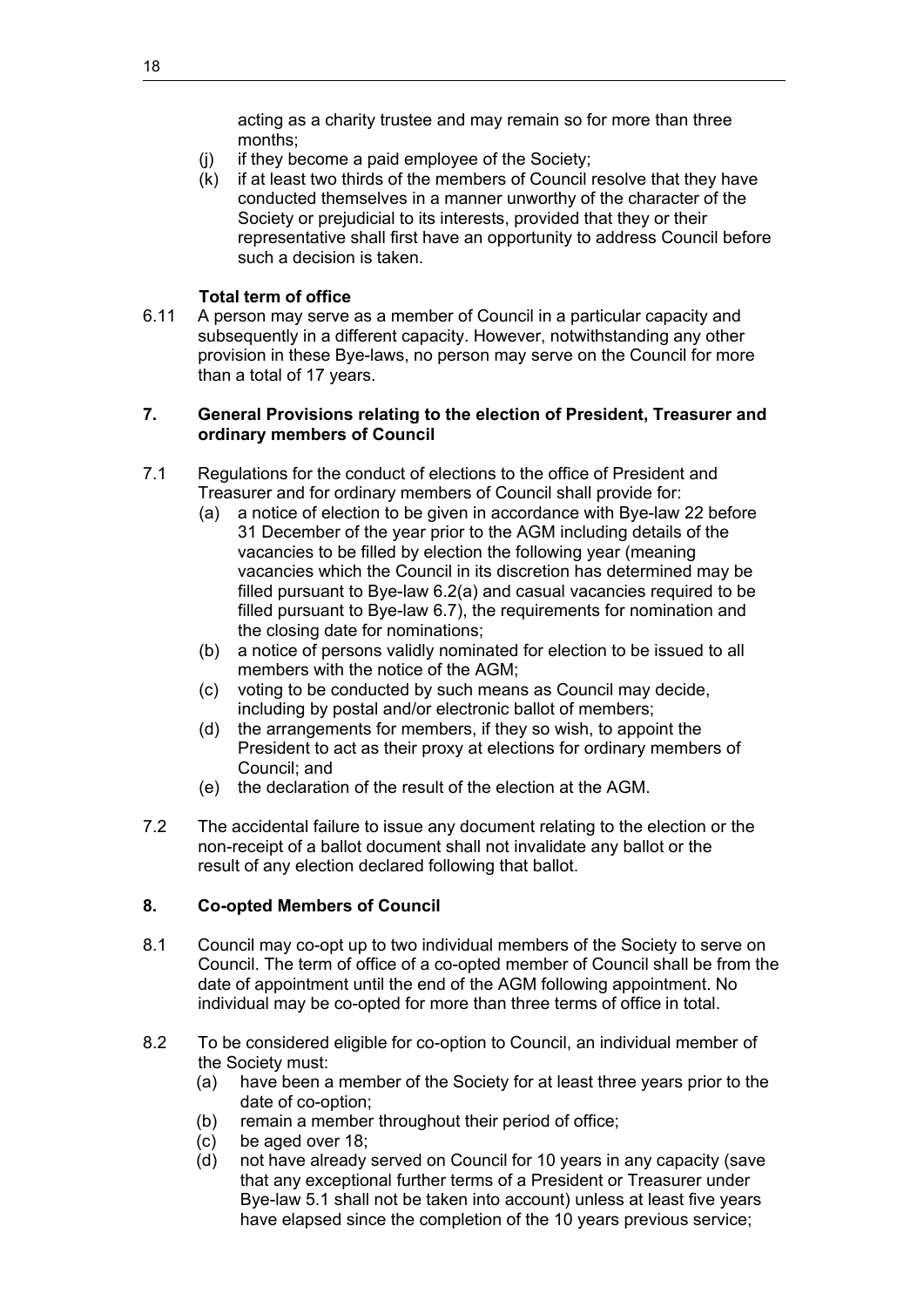and

- (e) not be disqualified as acting as a charity trustee by virtue of section 178 of the Charities Act 2011 or any statutory re-enactment or modification of that provision.
- 8.3 The term of office of a co-opted member of Council shall cease if any of the provisions at Bye-law  $6.10$  (b) – (e) and (g) – (k) apply.
- 8.4 An individual who completes their term of office as a co-opted member of Council at an AGM is eligible for election at that meeting as an ordinary member of Council provided that they satisfy the eligibility requirements in Bye-law 6.3.

## **9. Vice Presidents**

- 9.1 Council may appoint any individual member of the Society to serve as Vice President. This office is honorary and all office holders shall retire at the next following AGM. An individual who has retired as a Vice President may be reappointed by Council for a further term of office. There is no restriction on the number of occasions on which a Vice President may be re-appointed.
- 9.2 Council may remove a Vice President from office at any time if it considers that they have conducted themselves in an inappropriate manner, contrary to the interests and/or objects of the Society.
- 9.3 The names of the Society's Vice President(s) shall be reported annually to the membership at the AGM.

## **10. Annual General Meeting (AGM)**

- 10.1 An AGM of the members of the Society shall be held every year in the fifth or sixth month following the end of the Society's financial year on a day and at a time and place to be decided by Council.
- 10.2 The business to be dealt with at an AGM shall include:
	- (a) approval of the minutes of the previous AGM and any Special General Meetings in the intervening period;
	- (b) receipt and consideration of Council's report for the year (the trustees' report) and the annual financial statements of account;
	- (c) declaration of the results of election to the office of President and Treasurer and of the election of ordinary members of Council;
	- (d) appointment of the Society's auditors;
	- (e) receipt of the names of the Society's Vice Presidents for the following year;
	- (f) member resolutions;
	- (g) any other business relating to the affairs of the Society as determined by Council.

## **11. Special General Meetings**

11.1 A Special General Meeting may be called by Council at any time and must be called within 60 days of receipt by The Secretary at the RHS Office of a requisition signed by not less than 500 members. The requisition may comprise a number of separate documents, but the name and membership number of each signatory must be shown against each signature. The requisition must also specify the business to be transacted.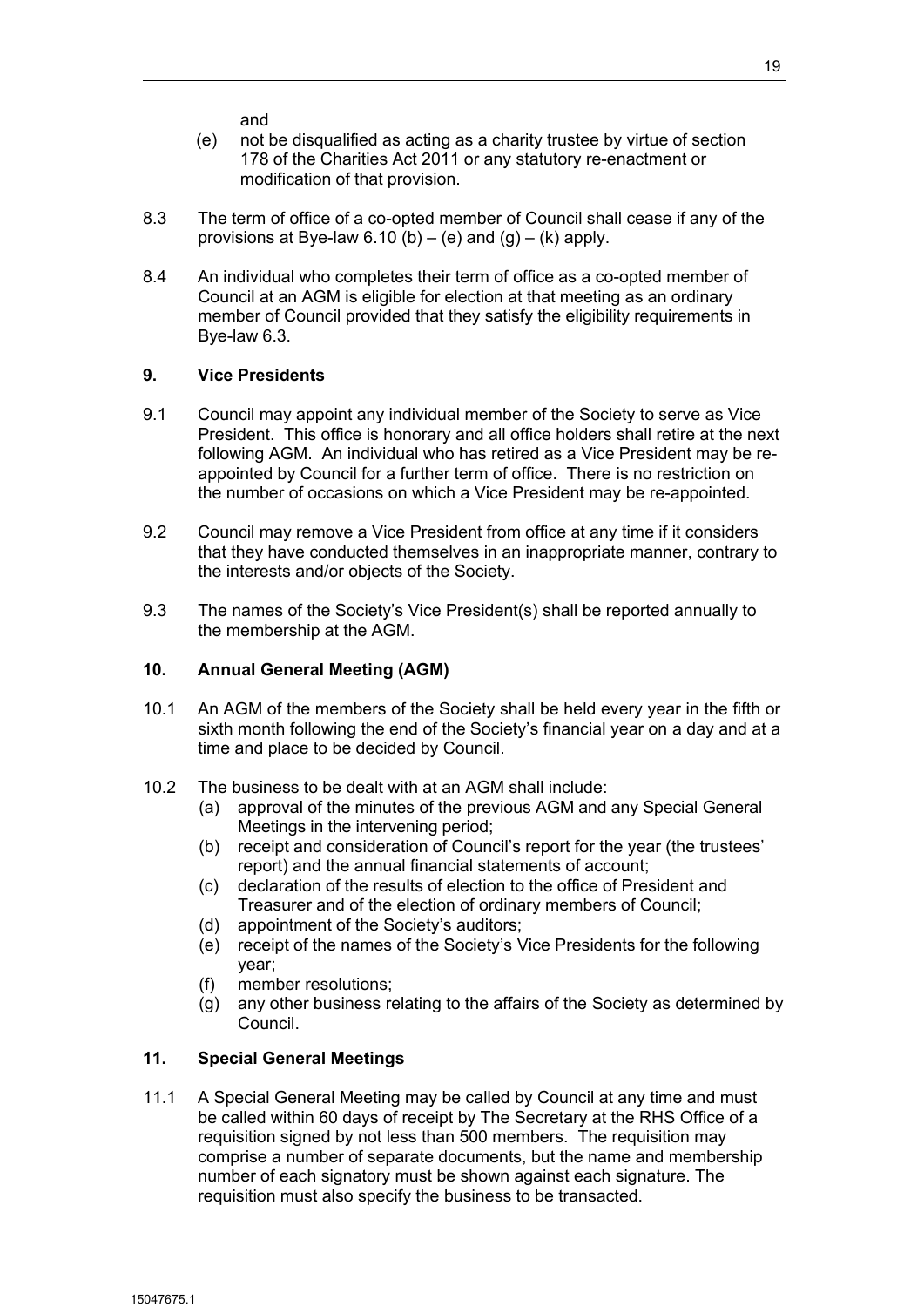## **12. Notice of General Meetings**

- 12.1 The Secretary shall provide every member with at least 21 clear days' notice of the day, time and place of the AGM together with the details of the business to be conducted, in the manner prescribed in Bye-law 22.
- 12.2 The Secretary shall provide every member with at least 21 clear days' notice of the day, time and place of any Special General Meeting together with details of the business to be conducted. No other business may be dealt with other than that contained in the notice of the General Meeting.
- 12.3 The notice of the meeting shall include Council's direction as to the method of voting where a vote is necessary (see Bye-law 13.9) and the manner in which members may participate in the meeting (see Bye-law 13.2).

## **13. Proceedings at Annual General Meeting and Special General Meetings**

## **Attendance**

- 13.1 Only individual members or their appointed proxies, and representatives of member organisations, are entitled to attend a General Meeting unless the President, or Chair of the meeting where different, agrees that some other person may attend.
- 13.2 A General Meeting may be held by suitable electronic means agreed by Council in which each participant may communicate with all the other participants. Any individual or the representative of a member organisation participating at a General Meeting by such electronic means shall qualify as being present at the meeting.

#### **Quorum**

- 13.3 No business may be conducted at a General Meeting unless a quorum of 100 members is present.
- 13.4 If a quorum is not present within half an hour from the time the meeting is due to start or if a quorum ceases to exist during a meeting, the meeting shall stand adjourned to a place, day and time determined by the Chair (which may not be less than half an hour from the start time of the adjourned meeting) but otherwise in accordance with Bye-law 13.22. At a meeting reconvened following an adjournment due to the absence of a quorum, the quorum shall be the number of members present.

## **Chair**

13.5 General Meetings shall be chaired by the President or, in his or her absence, the Vice Chair of Council. If neither the President nor Vice Chair is present, the meeting shall appoint another member of Council present at the meeting to chair the meeting. In this Bye-law 13, "Chair" means the person chairing the General Meeting.

## **Voting – General**

13.6 All decisions, whether on a show of hands or by poll, shall be determined by a majority of those voting except where a larger majority is required under the Society's Charter.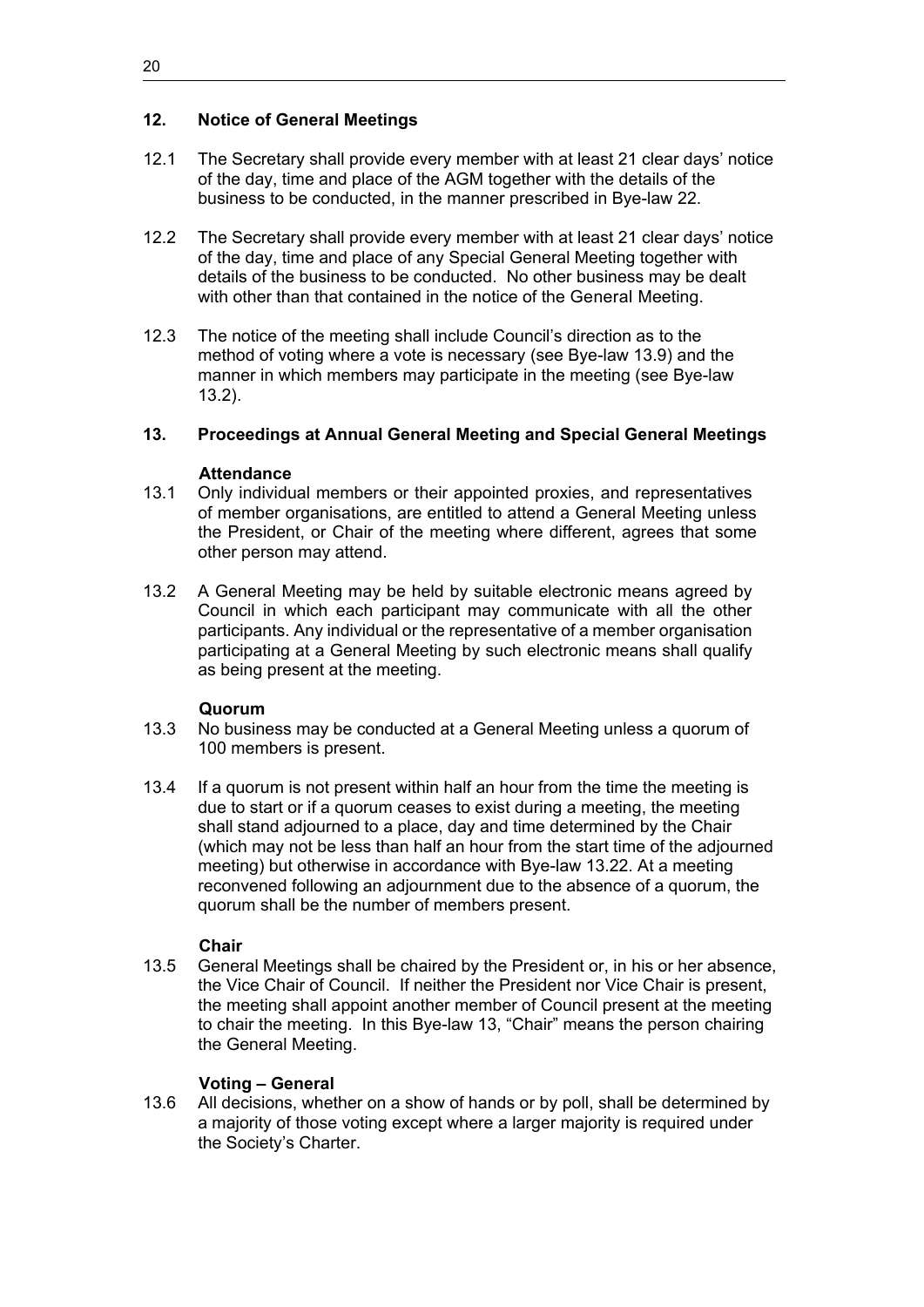- 13.7 In the case of an equality of votes, whether on a show of hands or on a poll, the President, or Chair of the meeting where different, may use a second or casting vote.
- 13.8 Objections and questions about the validity of any vote or poll must be raised with the President, or Chair of the meeting if different, before the result of the vote or poll is declared. The President or Chair's ruling on the objection or question shall be final.
- 13.9 Except as may be required by the Charter, Council shall direct the method of voting on any resolution to be determined at a meeting. Voting on matters to be decided at a meeting may be by a show of hands at the meeting or by poll. A poll may be taken at the meeting, in advance of a meeting, or a combination of the two. A poll may be taken in such manner as Council decides, including by postal and electronic ballot.
- 13.10 Where voting takes place by show of hands it shall be conducted in a manner that shall enable the Chair to ascertain the sense of the majority of those present and voting and to determine whether a resolution is carried or lost. Where voting takes place by poll it shall be conducted so as to enable the counting of all the votes cast and to determine the number of votes by which a resolution is carried or lost.
- 13.11 In the event that a decision as to the method of voting has to be taken at the meeting itself, this decision shall be taken by the Chair.
- 13.12 All polls shall be conducted in accordance with Regulations.

## **Requests for a poll**

- 13.13 Prior to a vote by show of hands or before the result of the vote is declared at any meeting, the Chair, or 20 members present in person or by proxy, may request that a poll be taken. In such a situation, the Chair shall ask The Secretary to make arrangements for a poll to be taken:
	- (a) immediately; or
	- (b) at a reconvened meeting to be held at a place, day and time fixed by the Chair; or
	- (c) by a postal and/or electronic ballot of all members of the Society (which shall be in accordance with Bye-law 13.16).

A decision to take a poll at a reconvened meeting or by ballot of the membership shall not prevent other business specified in the notice of the meeting from being completed. The request for a poll may be withdrawn at any time up to when the poll is taken or, in the case of a poll conducted by postal and/or electronic ballot, at any time up to the issue of voting papers or an invitation to vote.

13.14 No poll may be taken on any question affecting the Chair of the meeting or any adjournment of the meeting.

## **Postal and/or electronic ballots**

13.15 In the case of any poll conducted by postal and/or electronic ballot of the members, Council may appoint an independent scrutineer to ensure the proper conduct of the ballot. Council may also send a note to accompany the voting paper or invitation to vote to explain the meaning and effect of any proposal.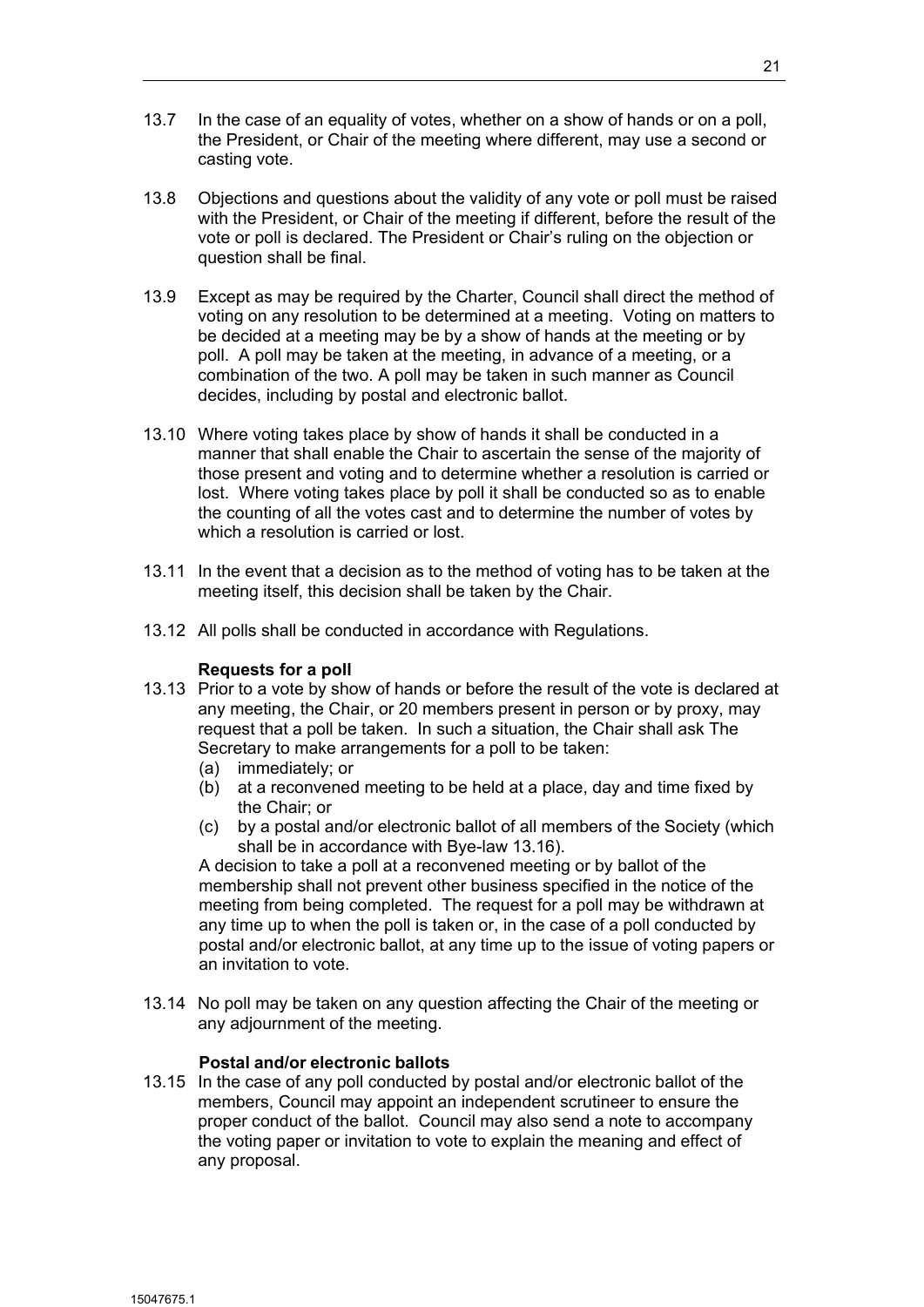13.16 Where the Chair at a meeting decides that a poll should take place by postal and/or electronic ballot in accordance with Bye-law 13.13, the voting papers or an invitation to vote must be issued within 60 days of the date of the meeting. The result of such a poll shall be declared by the President at such place, date and time as they fix as if it had been declared at the meeting itself.

## **Voting by show of hands and at a poll called to be held at a meeting or at a reconvened meeting**

- 13.17 Only individual members or their appointed proxies, and the appointed representatives of member organisations, are entitled to vote on a show of hands at a meeting or at any poll arising from a decision taken at a meeting that is held immediately or at a reconvened meeting in accordance with Bye-law 13.13.
- 13.18
- (a) Where the notice of the meeting provides that a poll shall be taken at a meeting, an individual member or representative of a member organisation may cast their own vote or appoint a proxy to vote on their behalf. Proxies must be appointed in accordance with the Regulations for the conduct of the poll. Those Regulations shall provide that the proxy may be;
	- i. another individual member of the Society;
	- ii. an alternative appointed representative of a member organisation; or
	- iii. the President of the Society or Chair of the meeting where different,

and must be notified to The Secretary at the RHS Office or such other address as they may provide not later than mid-day on the Friday preceding the day of the meeting.

(b) Where the notice of the meeting provides that a poll shall be taken by postal ballot and/or electronic ballot prior to the Meeting, or the Chair at a meeting calls for a poll to be taken by postal and/or electronic ballot under Bye-law 13.13 (c), an individual member or representative of a member organisation may cast their own vote or appoint the President of the Society to act as their proxy in accordance with Regulations for the conduct of the poll.

## **Appointment of proxies**

- 13.19 Regulations shall provide that the appointment of proxy must be notified to The Secretary at the RHS Office or such other address as they may provide not later than the day on which the poll closes.
- 13.20 The appointment of a proxy may not be revoked once notification has been delivered to the RHS Office.
- 13.21 A vote given by proxy shall be valid notwithstanding the death of the individual member or a member organisation ceasing to exist before the date of the General Meeting or the close of the poll.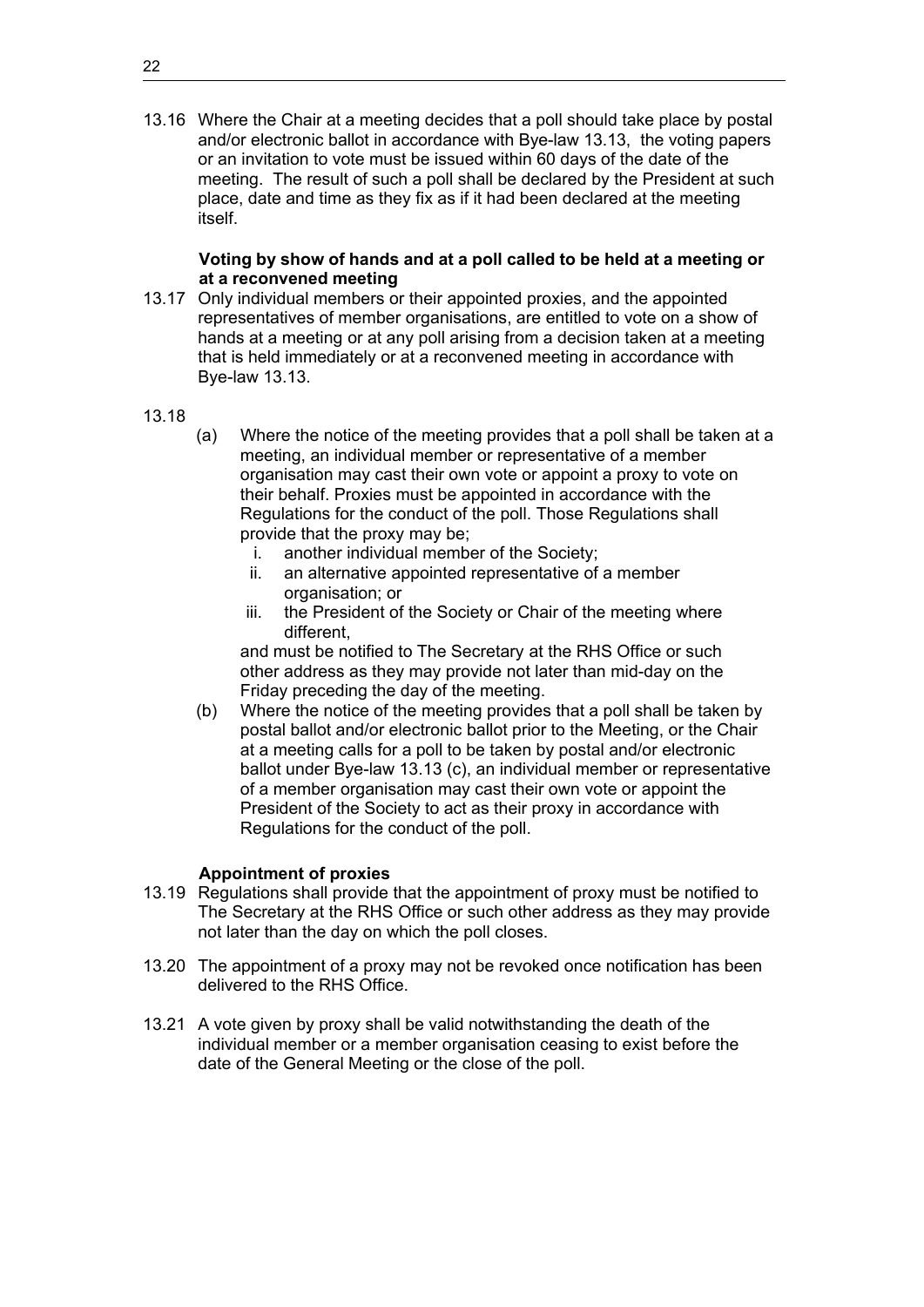## **Adjournment**

13.22 The Chair may adjourn any meeting to a different place, day and time, but no business shall be conducted at the reconvened meeting other than the business left unfinished at the meeting from which the adjournment took place. If a meeting is adjourned for more than 21 days, notice of the reconvened meeting shall be given to the whole membership of the Society in accordance with Bye-law 12.

#### **Minutes**

13.23 Minutes of the meeting shall be taken and kept in a book kept for the purpose.

#### **Validity of a General Meeting**

13.24 No defect in the convening or conduct of a General Meeting shall invalidate the proceedings at that meeting.

## **14. Member Resolutions**

- 14.1 Any member wishing to propose a resolution at an AGM must deliver written notice ("**Notice of Resolution**") of this to The Secretary at the RHS Office by 1 March (or the last working day before that day) preceding the date of the AGM. The Notice of Resolution must contain the words of the resolution and may also contain a signed statement from the member in support of the resolution. The Notice of Resolution must be signed by at least 24 other members of the Society indicating their support for the resolution, one of whom must also be shown as seconding the motion.
- 14.2 Only members of the Society that have held continuous membership for 12 months prior to the date for submission of a member resolution may sign a Notice of Resolution.
- 14.3 The Secretary shall arrange for the member's resolution and the statement in support of the resolution to be included in the notice of the AGM. However, Council shall have the right to refuse to permit a proposed resolution to be included in that notice if, in the reasonable opinion of Council, it;
	- (a) does not address or reflect a matter that is relevant or applicable to the Society;
	- (b) is similar in effect to a resolution proposed at any of the three AGMs prior to the date for submission of notice;
	- (c) is so ambiguous as to be incapable of being carried into effect; or
	- (d) is defamatory or proposed in bad faith.
- 14.4 Council may also refuse to accept a statement in support of a resolution if it exceeds 500 words in length.
- 14.5 Council may itself despatch a statement of up to 500 words commenting on the resolution with the notice of the AGM; this statement may include guidance on how Council considers members should cast their vote on the resolution.
- 14.6 A member's resolution must be formally proposed and seconded at the AGM by the members shown in the Notice of Resolution as proposing and seconding the resolution or, in their absence, another member of the Society. No member resolution other than those formally proposed shall be dealt with at an AGM.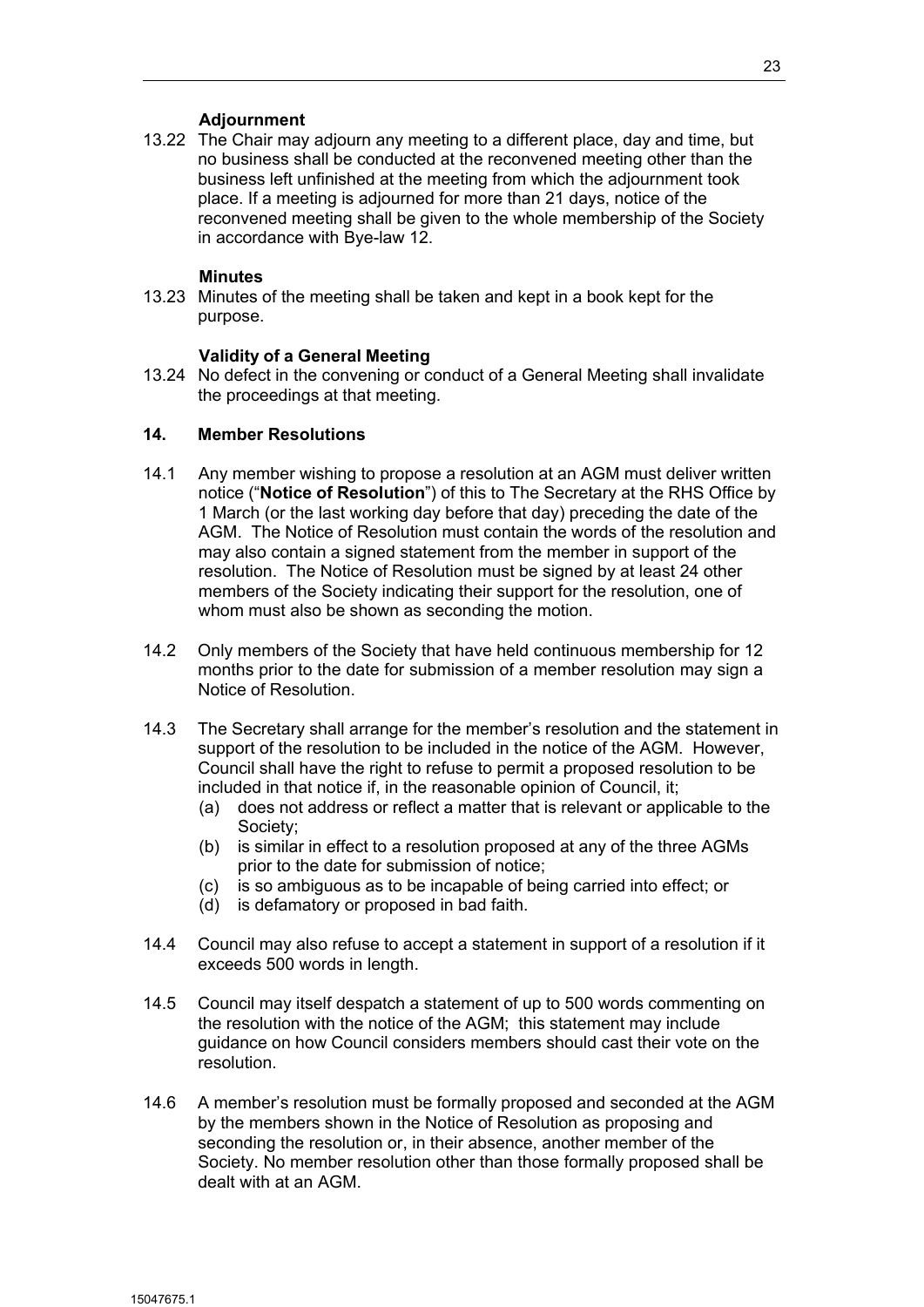- 14.7 Except as provided by Bye-law 23.3 (Alteration of Bye-laws) a written Notice of Resolution is not required if a member is seeking to move an amendment to a proposed resolution already appearing in the notice of an AGM.
- 14.8 The decision of a General Meeting on a member's resolution is only binding on Council where the resolution relates to a matter that the Charter or these Bye-laws require to be determined at a General Meeting.

## **15. Member Statements**

- 15.1 A member may send a statement on any matter relevant to the objects of the Society or to the conduct of its business to the President. In the event that the member does not receive a response to their statement within three months or is dissatisfied with the response received, they shall have the right to publish a Written Statement on the matter in the Society's Journal provided it is signed by the member and 99 other members of the Society. All members signing a Written Statement must have been members of the Society for at least 12 months prior to the date the statement was delivered. The Written Statement must be delivered to The Secretary at the RHS Office who, subject to the provisions of Bye-law 15.2, shall arrange for its publication within three months of receipt.
- 15.2 Council shall have the right to refuse publication of the Written Statement if it:
	- (a) deals with a different matter from that previously raised by the member;
		- (b) exceeds 500 words in length;
	- (c) is defamatory or submitted in bad faith.
- 15.3 Council shall also have the right to publish a response to the Written Statement of up to 500 words in the same edition of the Journal.

## **16. Auditors**

- 16.1 On the recommendation of Council, a firm of chartered accountants shall be appointed at each AGM to act as the Society's auditors for the following financial year.
- 16.2 Council shall determine the remuneration of the auditors.
- 16.3 In the event of the position of auditor becoming vacant for any reason, Council shall have the power to appoint another auditor to serve until the date of the next AGM.

## **17. Property of the Society**

- 17.1 The Society's property and funds may only be used to secure or further the objects of the Society.
- 17.2 However, this Bye-law shall not prevent members from competing for and receiving from the Society prizes in money or other awards or medals or from receiving a bursary, seeds, plants, publications etc. This Bye-law shall also not prevent Council from making payments to any members for expenses incurred in connection with the business of the Society or work done for or services provided to the Society.
- 17.3 Council may produce Regulations for the financial management of the Society.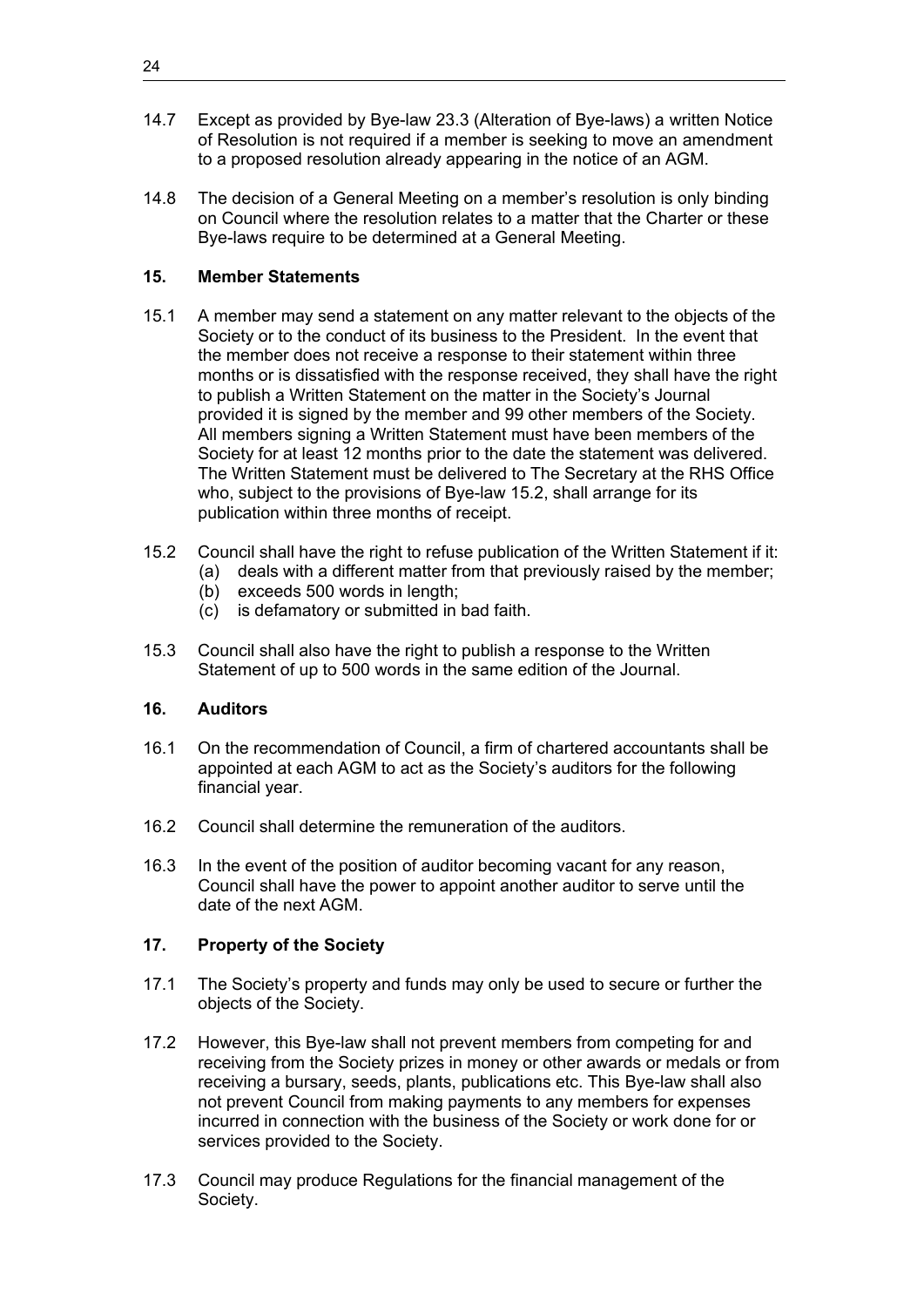- 18.1 Members of Council may not be paid for their work as a charity trustee of the Society.
- 18.2 Members of Council may receive the same benefits as those generally enjoyed by other members of the Society.
- 18.3 In accordance with an Order of the Commissioners granted under Section 26 of the Charities Act 1993 on 20 April 2005, Council may grant a member of Council a benefit from the Society in his or her capacity as a beneficiary of the Society provided;
	- (a) the individual concerned is not present when a decision is taken to grant or award a benefit and does not seek to influence the grant, award or review of a benefit in any manner whatsoever;
	- (b) the decision to grant or award a benefit is recorded in the minutes of the meeting at which the decision is taken or in some other record kept for the purpose; and
	- (c) the existence and value of the benefit is recorded in the Society's register of interests and disclosed in the Society's annual report and accounts.
- 18.4 In accordance with an Order of the Commissioners granted under Section 26 of the Charities Act 1993 on 20 April 2005, Council may also pay remuneration to any individual member of Council for work undertaken by them for the Society provided;
	- (a) it is necessary to ensure good administration of the Society;
	- (b) the remuneration is reasonable in relation to the services to the Society and the income of the Society;
	- (c) before doing so, Council is satisfied that it is in the interests of the Society to contract with that individual rather than someone who has no connection with the Society;
	- (d) in reaching its decision, Council balances the advantages and disadvantages of contracting with the individual and is satisfied that the remuneration or other sum to be paid is reasonable in all the circumstances;
	- (e) the member of Council seeking to provide goods or services is not present when a decision is taken to award a contract or when performance under that contract is reviewed and does not seek to influence the decision to award a contract or the review or performance in any manner whatsoever;
	- (f) the decision to grant or award a contract is recorded in the minutes of the meeting at which the decision is taken or in some other record kept for the purpose; and
	- (g) the existence and value of the benefit is recorded in the Society's register of interests and disclosed in the Society's annual report and accounts.
- 18.5 For the purpose of Bye-laws 18.3 and 18.4 "member of Council" includes any person, firm or company connected to the member of Council seeking benefit from the Society or being invited to supply goods or services to the Society.

The requirements of Bye-law 18.4 also include contracts for the supply of goods or services to any company in which the Society:

- i. holds more than 50% of the shares; or
- ii. controls more than 50% of the voting rights; or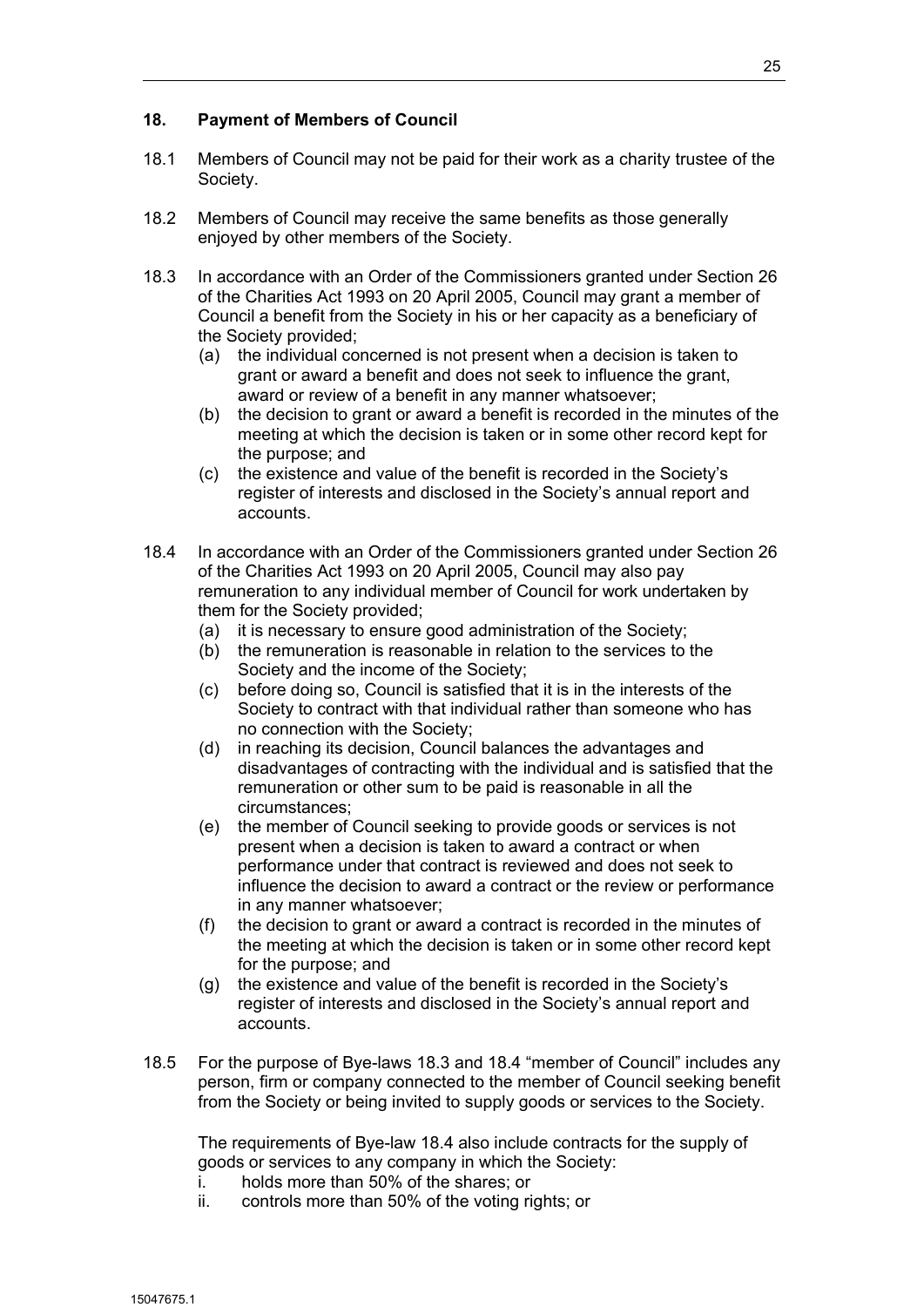- iii. has the right to appoint one or more directors to the Board of the company.
- 18.6 Council may from time to time agree standard terms and conditions for the supply of goods and/or services from a third party (who may also be a Council member or someone connected to that member, provided that the conditions in Bye-law 18.4 are satisfied). Once agreed, Council may grant authority to a Decision-making committee for this purpose which may execute any number of individual contracts within the agreed terms and conditions provided.
- 18.7 A decision on any other benefit that may be granted or awarded to a member of Council in their capacity as a beneficiary of the Society under this Bye-law shall be reserved to Council.
- 18.8 Bye-law 18.3 does not limit Council's power to use the Society's funds to meet any necessary and reasonable expenses that members of Council incur in the course of carrying out their responsibilities as trustees of the Society.

## **19. Financial Statements and Accounting**

- 19.1 Council shall be responsible for:
	- (a) keeping accounting records for the Society;
	- (b) the preparation of an annual report and financial statements of account;
	- (c) the auditing of the financial statements
- 19.2 A summary of the annual financial statements shall be sent to every member of the Society together with details of how a full copy of the financial statements can be obtained. The full financial statements shall be presented to members at the AGM.

## **20. The Seal**

20.1 Every deed or document to which the Seal needs to be applied must be sealed in the presence of, and if necessary signed by, one or more members of Council or the Director General, the Director of Finance or The Secretary as may be required.

## **21. Regulations**

- 21.1 Council has power to make Regulations for the management of the Society and for the conduct of Society business, including, but not limited to:
	- (a) application to become a member of the Society;
	- (b) membership rights and benefits and different categories of membership;
	- (c) consideration of complaints about the conduct of members;
	- (d) admission to and use of the Society's Garden's, Halls, Libraries, Conferences and Shows;
	- (e) the conduct and administration of elections to the office of President, Treasurer and Council;
	- (f) the conduct and administration of polls including postal and/or electronic ballots on resolutions to be determined at an AGM or a Special General Meeting;
	- (g) the conduct of meetings of Council and committees;
	- (h) methods of making decisions in order to deal with cases of urgency when meeting of Council is impractical;
	- (i) the custody of documents including the authentication of documents;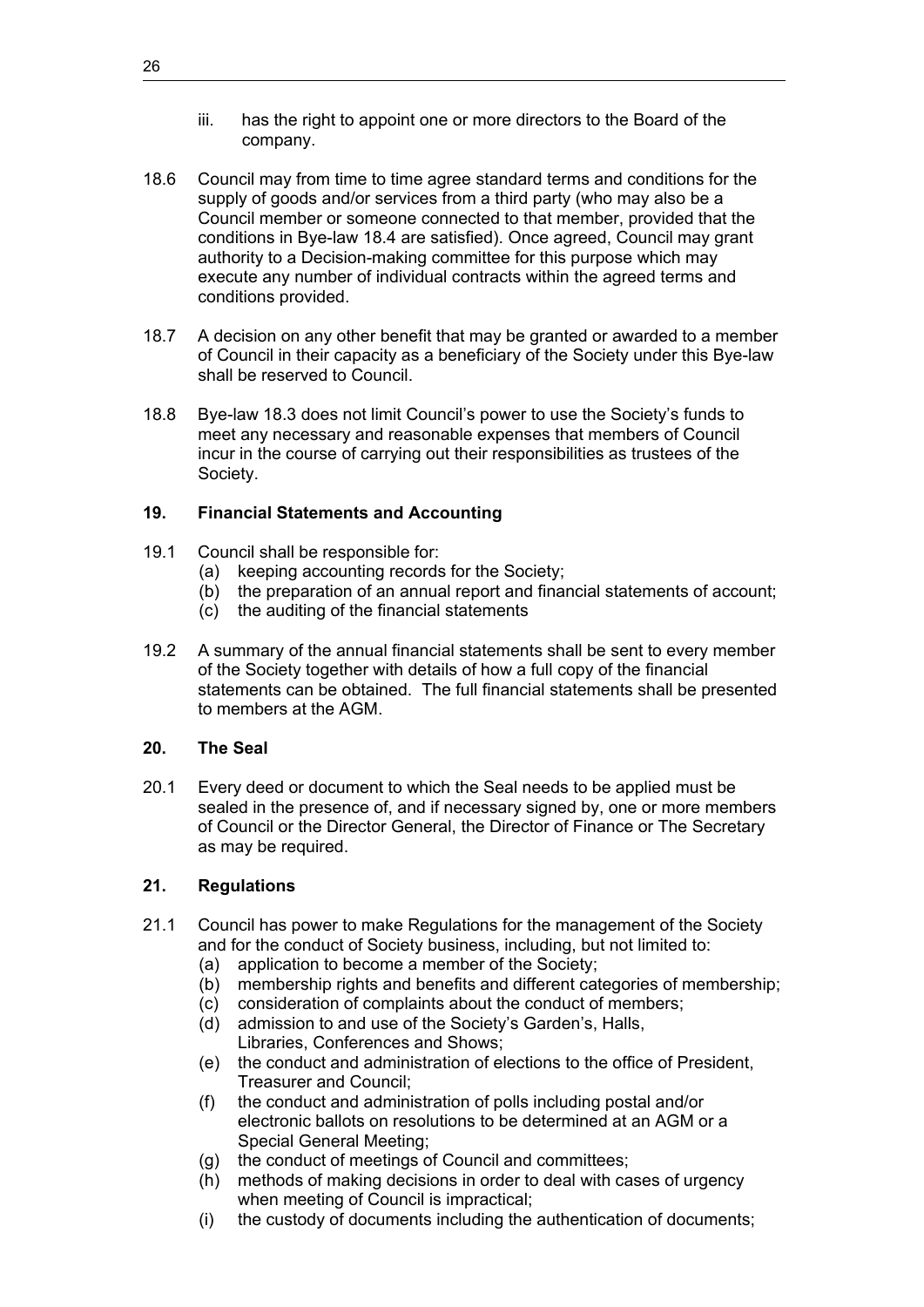- (j) the delegation of powers to committees and to staff and the preparation of job descriptions and person specifications for the President, Treasurer, members of Council and of the committees reporting to Council;
- (k) financial management;
- (l) the establishment of regional and international branches and specialist groups and the manner in which their business shall be conducted; and
- (m) other matters described throughout these Bye-laws including Bye-laws where the use of Regulations is expressly specified.
- 21.2 Copies of all Regulations shall be published on the Society's website and made available to members in written form on request.
- 21.3 Council may not make Regulations that are inconsistent with anything in the Charter and Bye-laws of the Society.

#### **22. Notices**

- 22.1 Unless provided otherwise in the Charter or these Bye-laws, in any case where a notice of a meeting or an event is required to be given to members, this may be delivered in person, sent by post or electronic communication to the member's last notified address, or posted on the Society's website. In all cases, a member shall be deemed to have received any notice sent by the Society on the third day after it is delivered in person, sent or posted on the Society's website. If the issue of notices is spread over a number of days, notice shall be deemed to have been received on the third day after the final day of issue.
- 22.2 The accidental failure to provide a member with a notice of a meeting or the non-receipt of such a notice by any member shall not invalidate anything done at the meeting to which the notice related.
- 22.3 Where a member is required to submit a notice to the Society, including a requisition or nomination paper, this may be delivered in person, sent by post, delivered by email or such other method of electronic communications as the Council may from time to time decide.

#### **23. Alteration of the Society's Bye-laws**

- 23.1 Council may revoke, amend or add to the Society's Bye-laws at any time. However, no changes shall take effect until they have been confirmed (either with or without modification) at an AGM or Special General Meeting.
- 23.2 Notification of Council's proposed changes to the Bye-laws must be provided to all members at least 49 clear days prior to a proposed AGM or Special General Meeting where it is intended such changes will be considered ("**Initial Change Notice**"). The Initial Change Notice must contain the deadline by which any member may propose amendments to the proposed changes, which shall be at least 14 days from when the Initial Change Notice is issued.
- 23.3 Any member wishing to make an amendment to the changes to the Bye-laws proposed by Council must submit details of the amendment in writing to The Secretary at the RHS Office by the deadline specified in the Initial Change Notice and any amendments received after the deadline shall not be considered.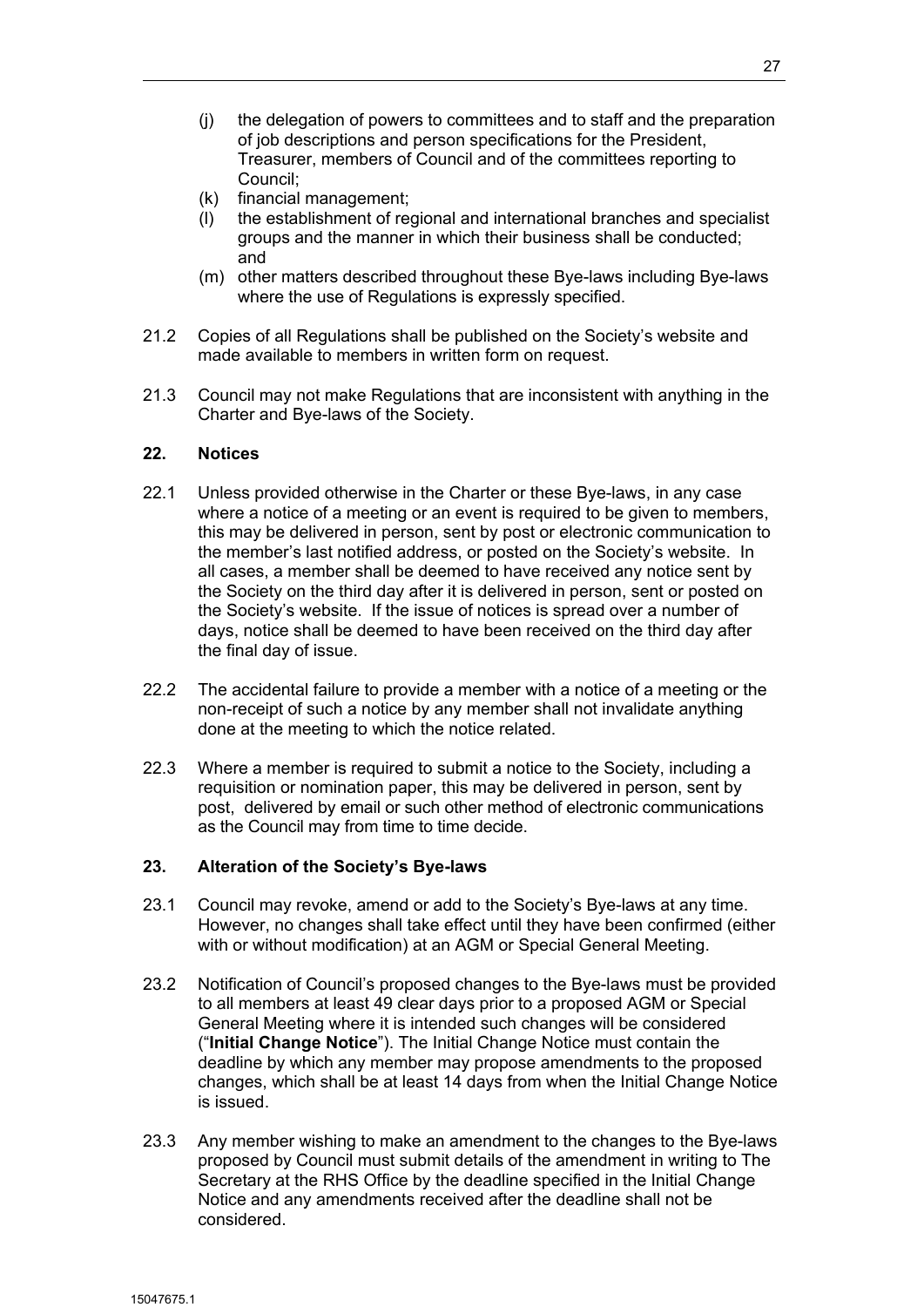- 23.4 Notification of Council's proposed changes, together with details of any suggested member amendments, must be provided to all members with the notice of the AGM or Special General Meeting, stating that the proposed changes and amendments will be considered at the meeting.
- 23.5 A majority of those present (in person or by proxy) and voting at the AGM or Special General Meeting must approve all changes to the Bye-laws.

## **24. Definitions and Note**

In these Bye-laws the following terms shall have the meanings shown:

#### **address**

In relation to electronic communications includes any number or address provided by a member for such communications.

#### **AGM**

The Society's Annual General Meeting.

#### **Bye-laws**

These Bye-laws.

#### **casual vacancy**

A vacancy that arises in the office of President or Treasurer or for an ordinary member of Council before the completion of the expected term for which the individual holder of the position was elected, or where the office of President or Treasurer or a vacancy among the ordinary members of Council which Council has determined may be filled by election at an AGM is not filled at an AGM.

#### **Charter**

The Royal Charter and Supplemental Charter of the Society **clear days**

Calendar days and, where referring to clear days prior to a meeting, excluding the day of the meeting and the day that a notice is deemed to be received by a member or the Society.

#### **Co-opted Member**

An individual member of the Society whom Council co-opts to serve on Council.

#### **Council**

The body in which the governance of the Society is vested in accordance with the Charter and Bye-laws.

#### **Decision-making committee**

Includes any committee to which Council has delegated decision-making powers or sub-committee to which the committee has further delegated those powers.

#### **Director General**

The person appointed by Council to perform the duties of the Director General of the Society whether temporary or otherwise and by whatever name called from time to time.

#### **electronic communication**

A communication transmitted by means of a telecommunications system within the means of the Telecommunications Act 1984 or by other means while in an electronic form, including without limitation by email.

### **Executive Director(s)**

Executive Director(s) of the Society whether temporary or otherwise and by whatever name called from time to time.

### **financial statements**

The Society's accounts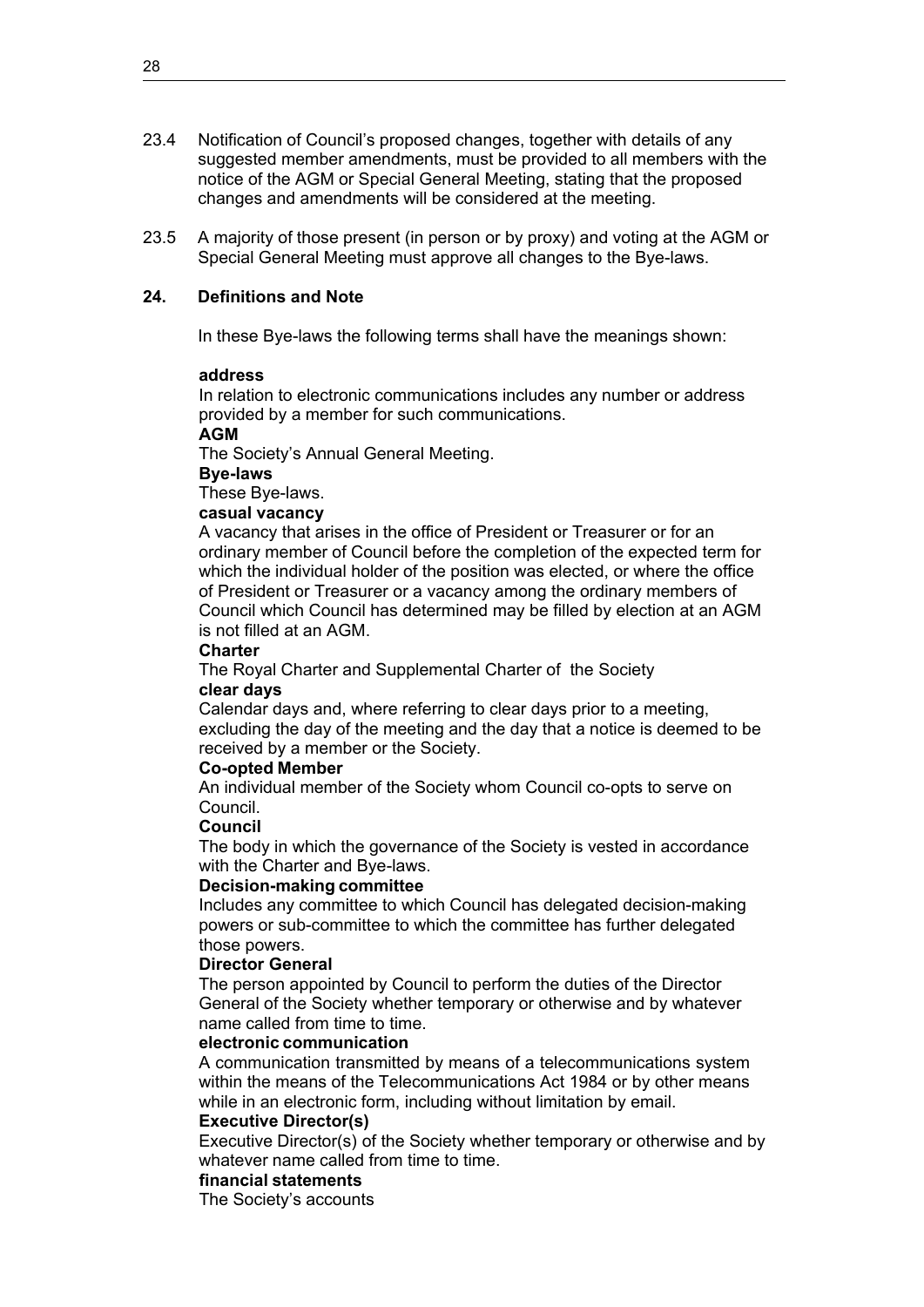#### **General Meeting**

A meeting of the Members, being either an AGM or a Special General Meeting

## **Journal**

*The Garden* or any successor publication

#### **member**

Any individual, corporate body, association or organisation who or which is a member of the Society in accordance with these Bye-laws (and referring to any categories of Membership as may be established by Council in Regulations).

and **members** shall mean the members collectively.

#### **member of Council**

A member of the Council. For the purposes of Bye-laws 18.1 and 18.2 only, a member of Council includes any child, parent, grandchild, grandparent, brother, sister or spouse of the member of Council or any person living with the member of Council as his or her partner.

#### **member organisation**

Any corporate body, association or organisation that is a member of the Society.

#### **member resolution**

A proposal or recommendation that the Society should adopt a particular course of action or stance on an issue and submitted to an Annual General Meeting in accordance with the requirements of Bye-law 14.

### **notice**

Any notice that is required to be sent to a member or to the Society by these Bye-laws or Regulations.

#### **ordinary member of Council**

A member of the Society elected by the members or appointed by the Council from time to time as a member of the Council in accordance with Bye-law 6.

## **person, firm or company "connected with" a member of Council**

A firm or company of which a member of Council is a partner, an employee, a consultant, a director, or a shareholder, unless the shares of the company are listed on a recognised stock exchange and the trustee holds less than 1% of the issued capital.

#### **President**

The person elected or appointed to the office of President of the Society in accordance with Bye-law 5

#### **Quorum**

The minimum number of persons entitled to be at a meeting that must be present for the meeting validly to take place.

#### **Regulations**

Regulations for the management and conduct of Society business made by Council under Bye-law 21.

#### **RHS Office**

The principal administrative office of the Society which at the time of adoption of these Bye-laws is 80 Vincent Square, London, SW1P 2PE. **Seal**

The common Seal of the Society.

#### **The Secretary**

The person appointed by the Council to perform the duties of The Secretary of the Society whether temporary or otherwise and by whatever name called from time to time.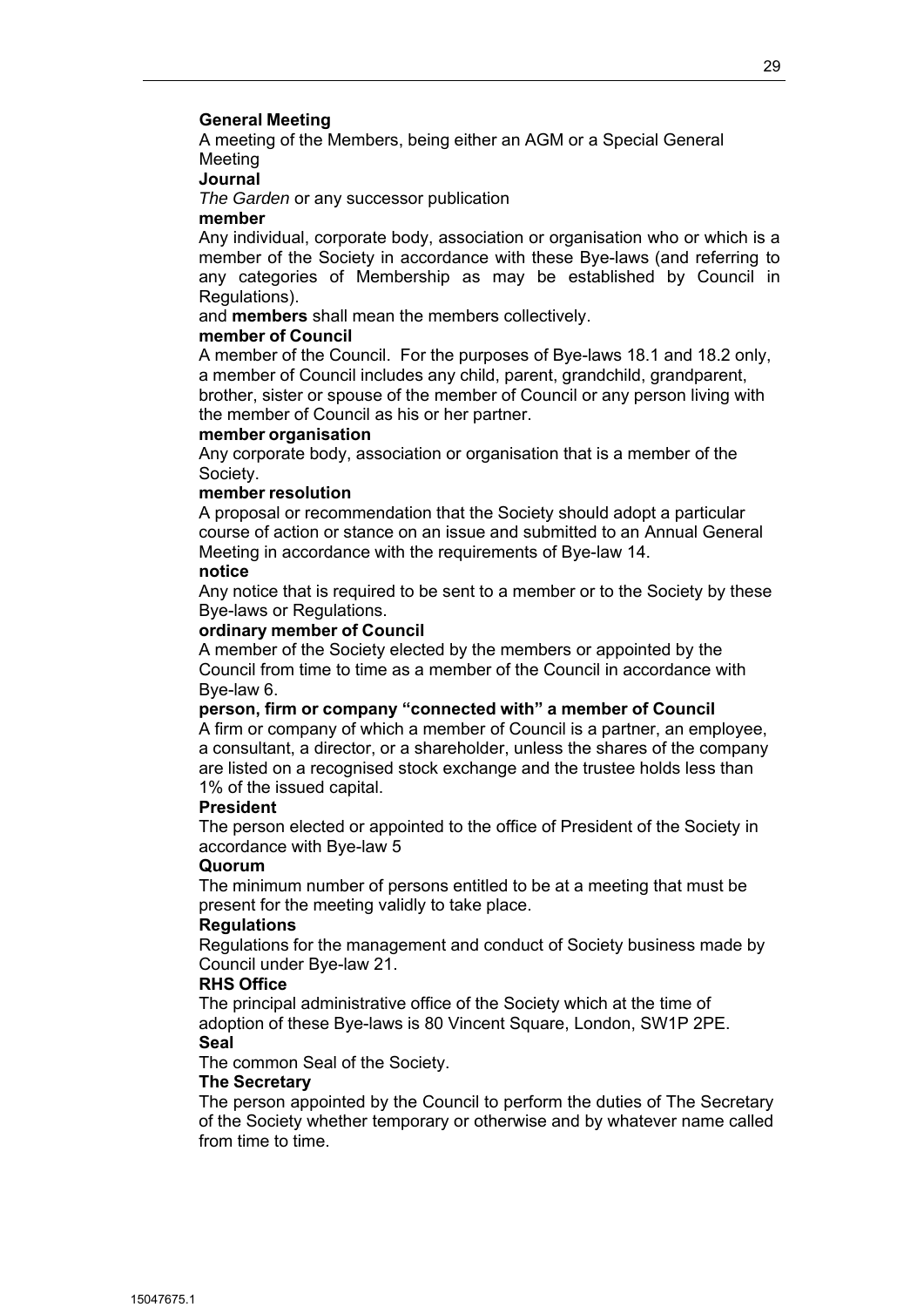## **sign** or **signed** or **signature**

Except in Bye-law 20.1, sign or signed or signature means a person indicating their agreement with the contents of a document by identifying the document, clearly signifying their agreement, and confirming their identity in a manner specified by the Society accompanied by a statement of that person's identity which the Society has no reason to doubt, and includes agreement indicated in this manner by means of electronic communications.

## **Society**

The Royal Horticultural Society

#### **Special General Meeting**

A meeting of the members of the Society other than the Annual General Meeting.

## **Treasurer**

The person elected or appointed to the office of Treasurer in accordance with Bye-law 5.